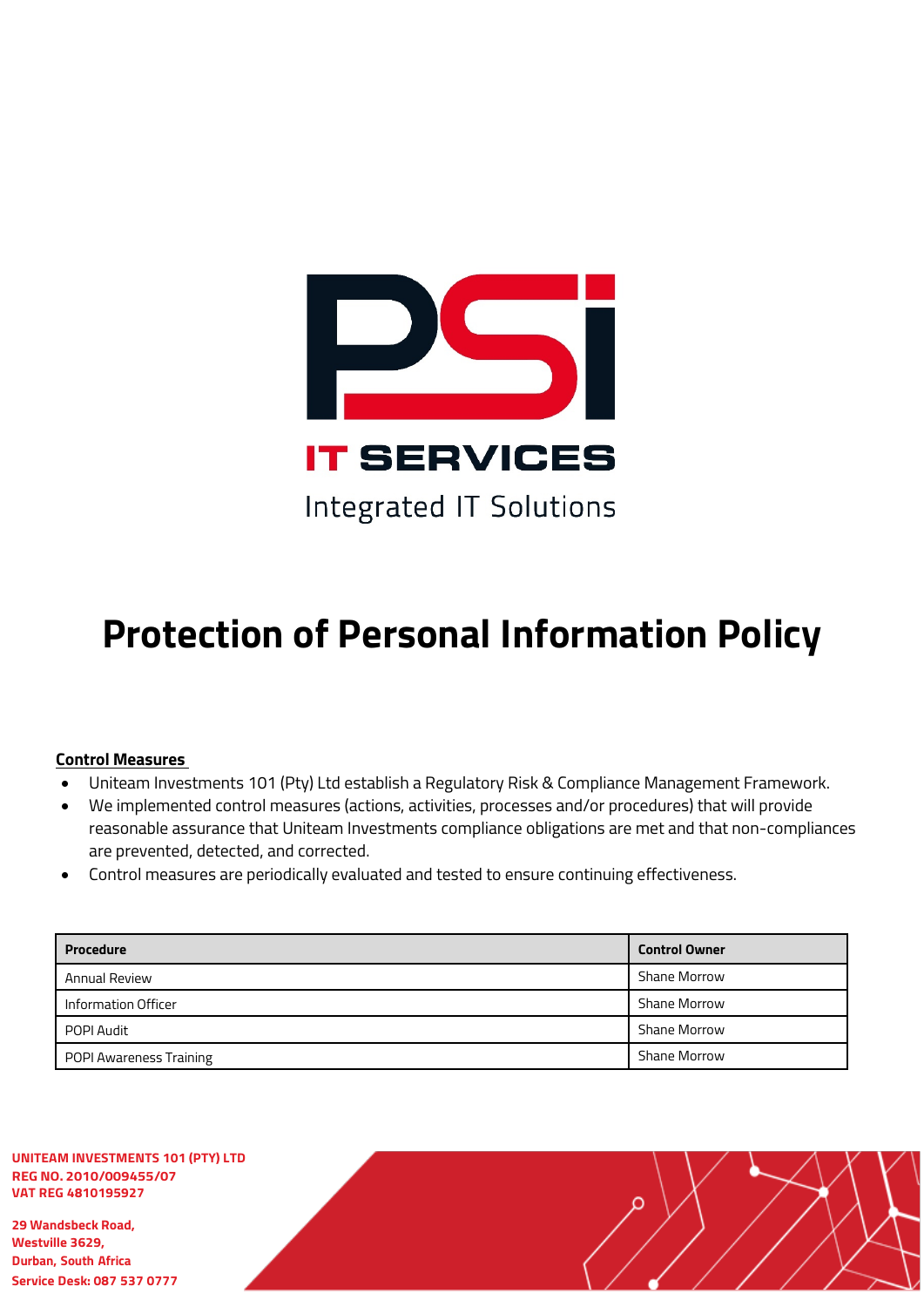

## **Protection of Personal Information Policy**

| Version                   | V1                                                        |
|---------------------------|-----------------------------------------------------------|
| <b>Publishing Date</b>    | 21/06/2021                                                |
| Last Review Date          | N/A                                                       |
| Frequency of Review       | Annually                                                  |
| <b>Next Review Date</b>   | 21 June 2022                                              |
| Policy Owner              | Shane Morrow                                              |
| Responsible Business Unit | Uniteam Investments 101 (Pty) Ltd trading as PSI Services |

## <span id="page-1-0"></span>**POLICY STATEMENT:**

- This policy forms part of the policy owner's internal business processes and procedures.
- Any reference to the "organisation" shall be interpreted to include the "policy owner".
- Uniteam Investments governing body, its employees, volunteers, contractors, suppliers, and any other persons acting on behalf of Uniteam Investments are required to familiarise themselves with the policy's requirements and undertake to comply with the stated processes and procedures.

Risk owners and control owners are responsible for overseeing and maintaining control procedures and activities.

### <span id="page-1-1"></span>**POLICY ADOPTION:**

By signing this document, I authorise the policy owner's approval and adoption of the processes and procedures outlined herein.

| Name & Surname | <b>Shane Morrow</b>      |
|----------------|--------------------------|
| Capacity       | <b>Managing Director</b> |
| Signature      |                          |
| Date           | 21/06/2021               |

#### **UNITEAM INVESTMENTS 101 (PTY) LTD REG NO. 2010/009455/07 VAT REG 4810195927**

**29 Wandsbeck Road, Westville 3629, Durban, South Africa Service Desk: 087 537 0777**

| 777 |  |
|-----|--|

 $\sim$  /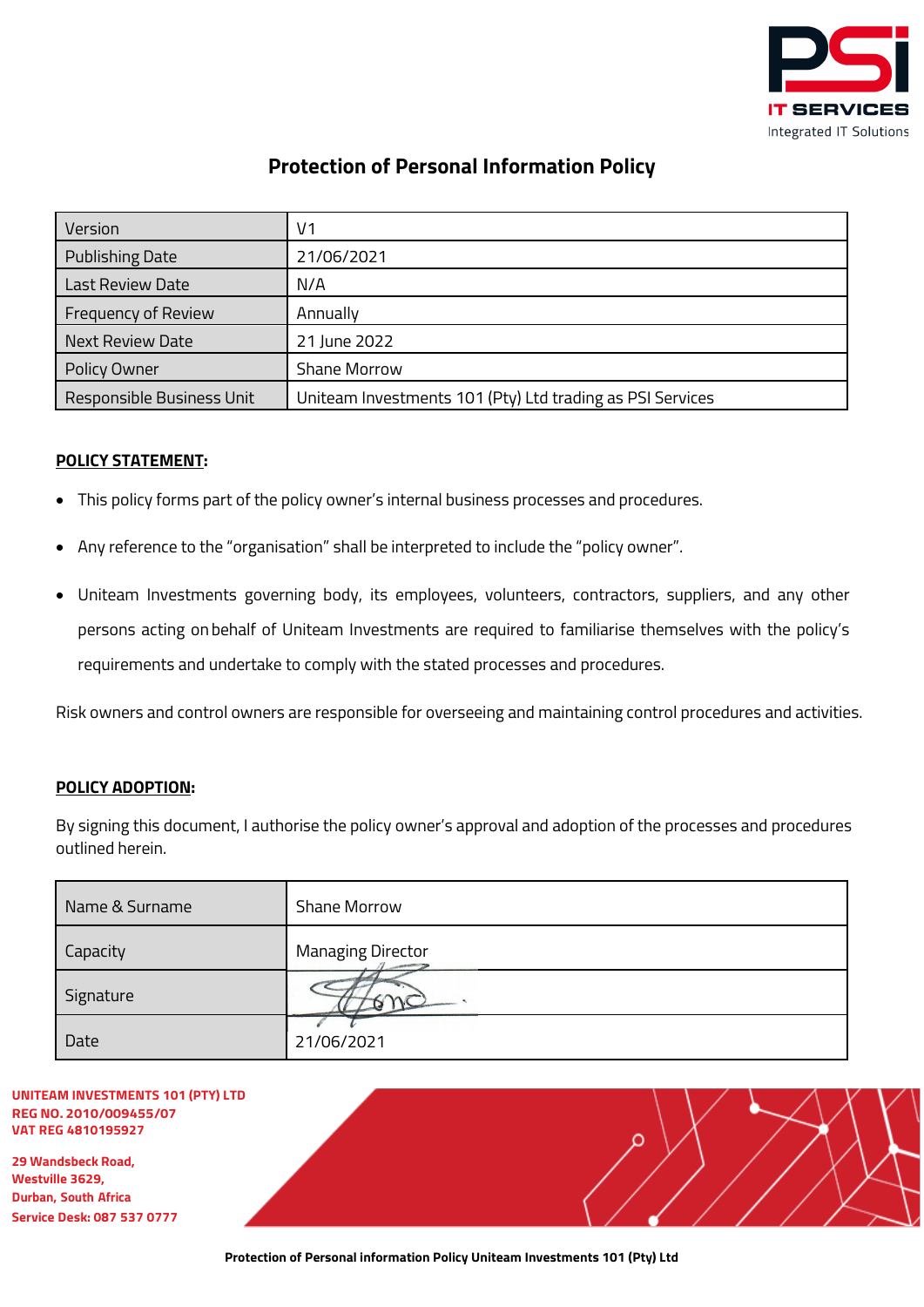

# **Table of Contents**

| 1.             |  |
|----------------|--|
| 2.             |  |
| 2.1.           |  |
| 2.2.           |  |
| 2.3.           |  |
| 2.4.           |  |
| 2.5.           |  |
| 2.6.           |  |
| 2.7.           |  |
| 2.8.           |  |
| 2.9.           |  |
| 2.10.          |  |
| 2.11.          |  |
| 2.12.          |  |
| 2.13.          |  |
| 2.14.          |  |
| 3.             |  |
| $\mathbf{4}$ . |  |
| 5.             |  |
| 5.1.           |  |
| 5.2.           |  |
| 5.3.           |  |
| 5.4.           |  |
| 5.5.           |  |
| 5.6.           |  |
| 6.             |  |
| 6.1.           |  |

#### **UNITEAM INVESTMENTS 101 (PTY) LTD** REG NO. 2010/009455/07 **VAT REG 4810195927**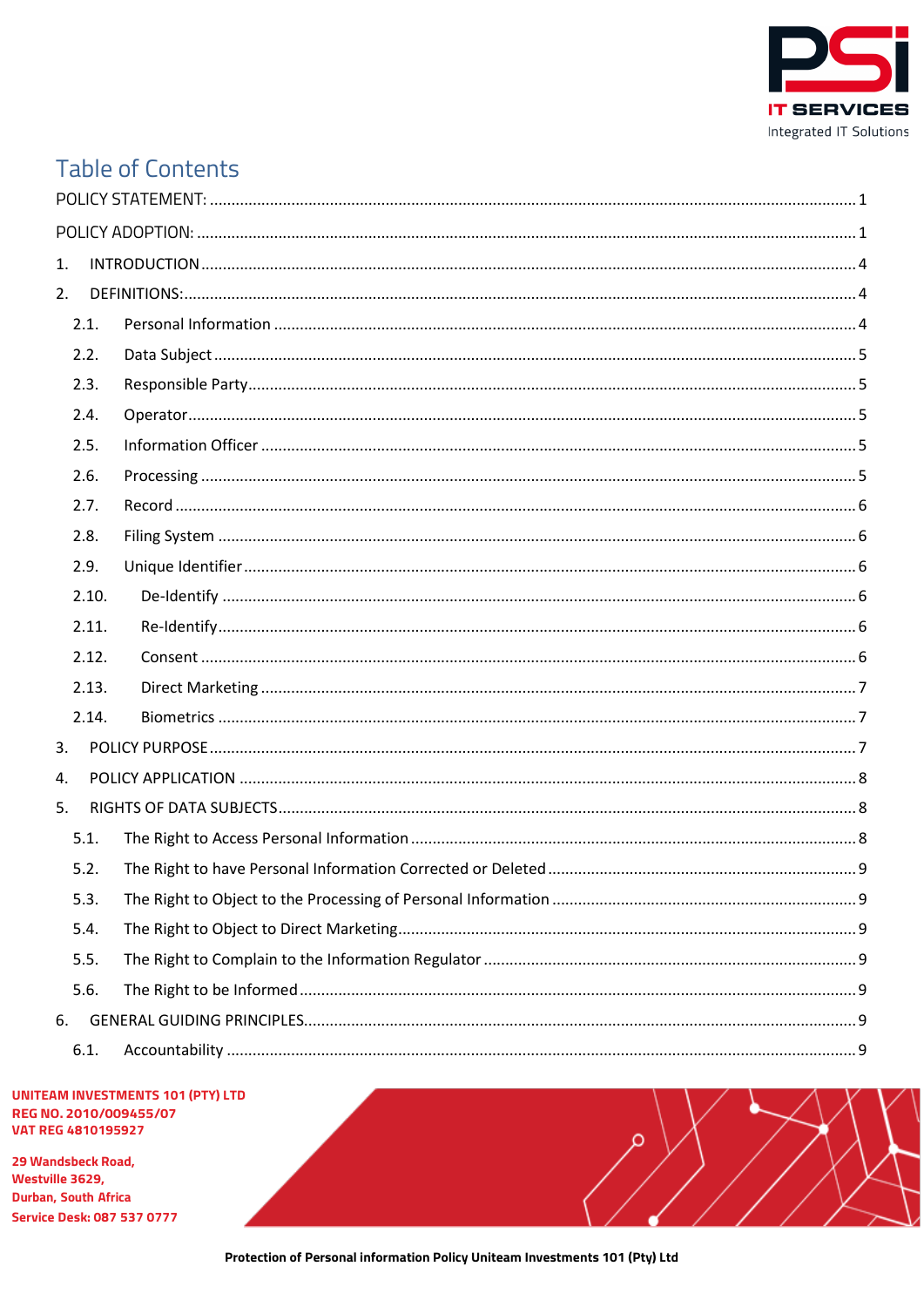

|     | 6.2. |  |
|-----|------|--|
|     | 6.3. |  |
|     | 6.4. |  |
|     | 6.5. |  |
|     | 6.6. |  |
|     | 6.7. |  |
|     | 6.8. |  |
| 7.  |      |  |
| 8.  |      |  |
|     | 8.1. |  |
|     | 8.2  |  |
|     | 8.3  |  |
|     | 8.4  |  |
|     | 8.5  |  |
| 9.  |      |  |
| 10. |      |  |
| 11. |      |  |
| 12. |      |  |
|     |      |  |
|     |      |  |
|     |      |  |
|     |      |  |
|     |      |  |
|     |      |  |

**UNITEAM INVESTMENTS 101 (PTY) LTD** REG NO. 2010/009455/07 **VAT REG 4810195927** 

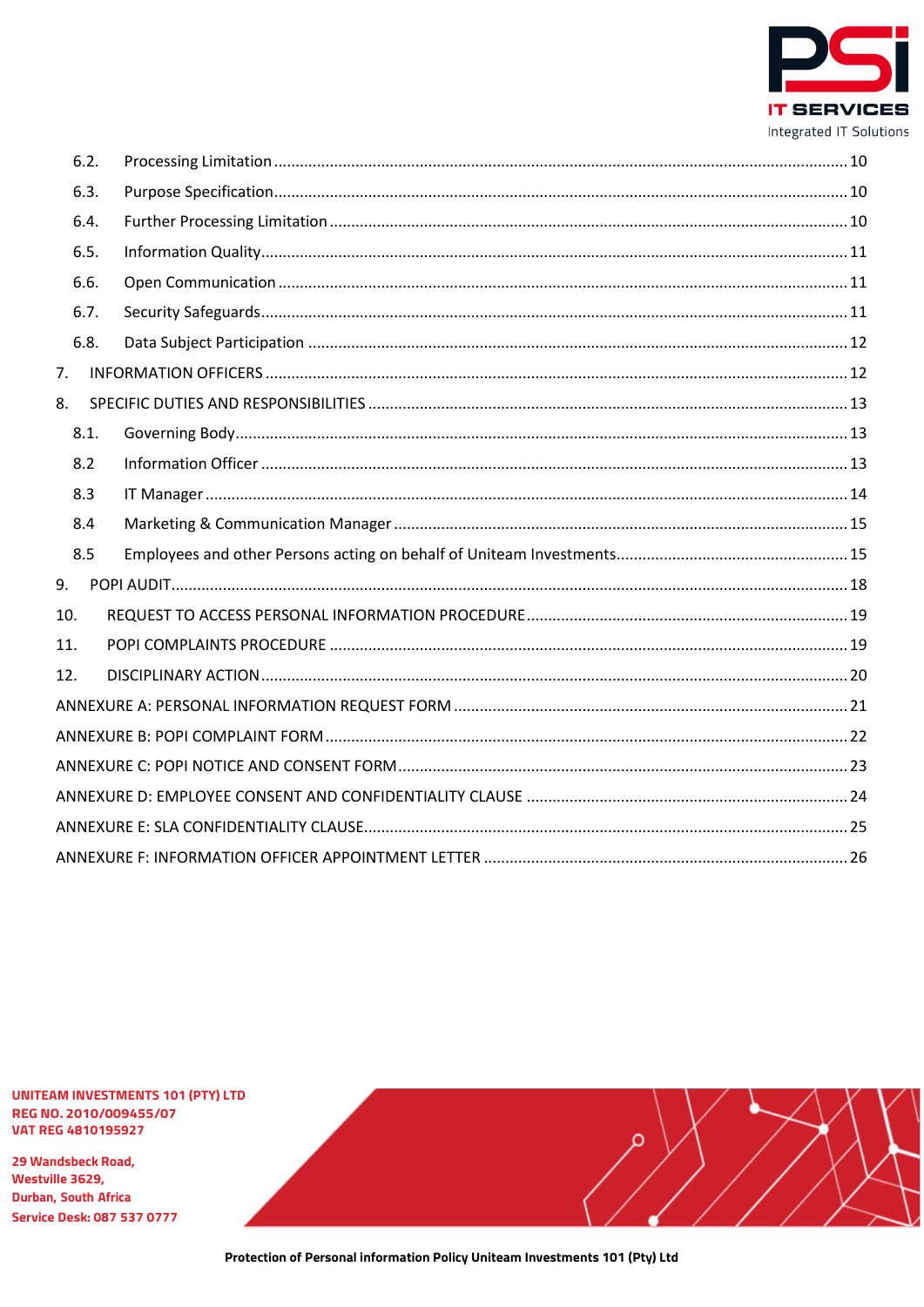

## <span id="page-4-0"></span>**1. INTRODUCTION**

The right to privacy is an integral human right recognised and protected in the South African Constitution and in the Protection of Personal Information Act 4 of 2013 ("POPIA").

POPIA aims to promote the protection of privacy through providing guiding principles that are intended to be applied to the processing of personal information in a context-sensitive manner. Through the provision of quality goods and services, Uniteam Investments is necessarily involved in the collection, use and disclosure of certain aspects of the personal information of clients, customers, employees, and other stakeholders.

A person's right to privacy entails having control over his or her personal information and being able to conduct his or her affairs relatively free from unwanted intrusions.

Given the importance of privacy, Uniteam Investments is committed to effectively managing personal information in accordance with POPIA's provisions.

## <span id="page-4-1"></span>**2. DEFINITIONS:**

## <span id="page-4-2"></span>**2.1. Personal Information**

Personal information is any information that can be used to reveal a person's identity. Personal information relates to an identifiable, living, natural person, and where applicable, an identifiable, existing juristic person (such as a company), including, but not limited to information concerning:

- race, gender, sex, pregnancy, marital status, national or ethnic origin, colour, sexual orientation, age, physical or mental health, disability, religion, conscience, belief, culture, language, and birth of a person;
- information relating to the education or the medical, financial, criminal or employment history of the person;
- any identifying number, symbol, email address, physical address, telephone number, location information, online identifier, or other particular assignment to the person;
- the biometric information of the person;
- the personal opinions, views, or preferences of the person;
- correspondence sent by the person that is implicitly or explicitly of a private or confidential nature or further correspondence that would reveal the contents of the original correspondence;
- the views or opinions of another individual about the person;
- the name of the person if it appears with other personal information relating to the person or if the disclosure of the name itself would reveal information about the person.

**UNITEAM INVESTMENTS 101 (PTY) LTD REG NO. 2010/009455/07 VAT REG 4810195927**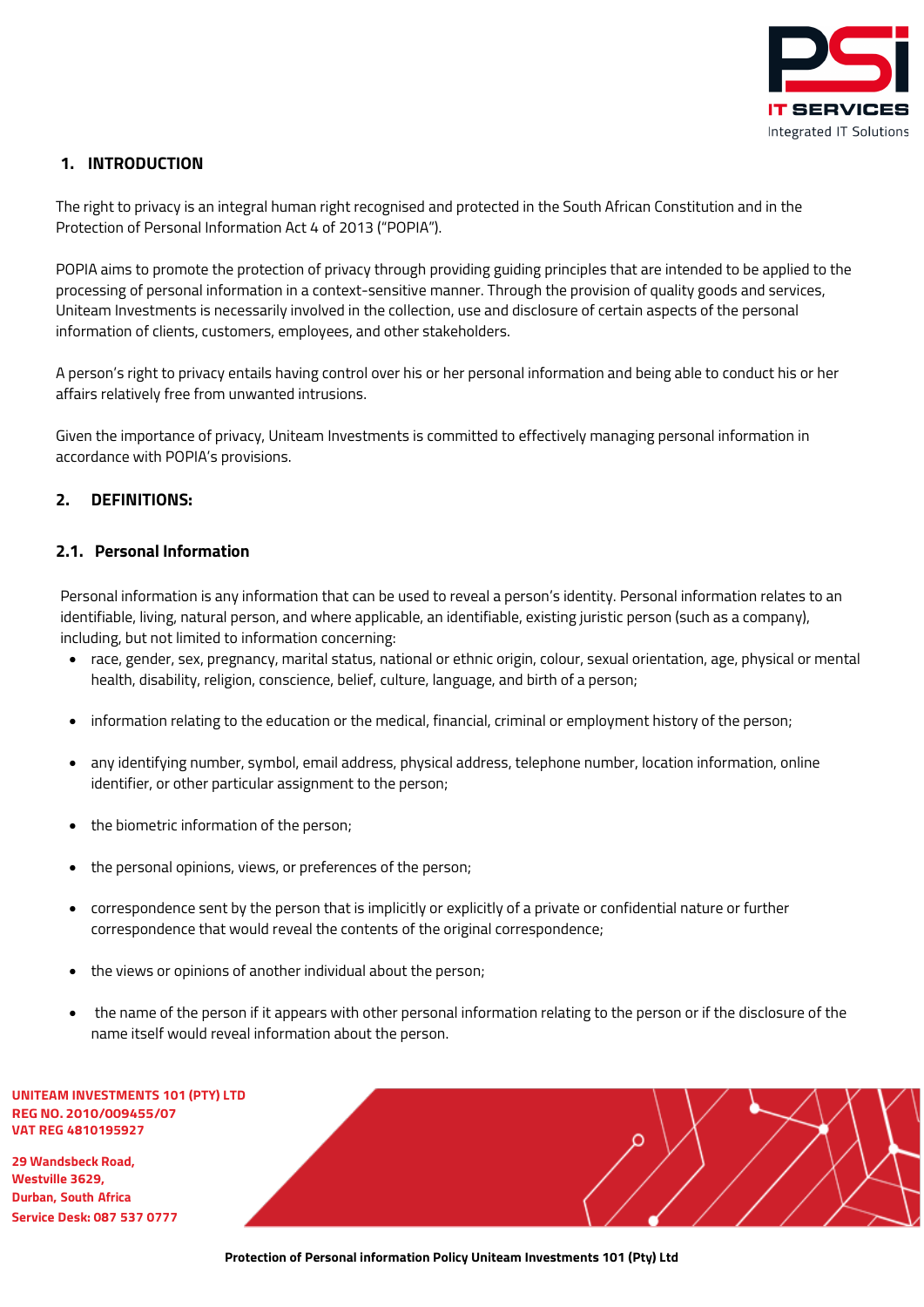

## <span id="page-5-0"></span>**2.2. Data Subject**

This refers to the natural or juristic person to whom personal information relates, such as an individual client, customer or a company that supplies Uniteam Investments with products or other goods.

### <span id="page-5-1"></span>**2.3. Responsible Party**

The responsible party is the entity that needs the personal information for a particular reason and determines the purpose of and means for processing the personal information. In this case, Uniteam Investments is the responsible party.

### <span id="page-5-2"></span>**2.4. Operator**

An operator means a person who processes personal information for a responsible party in terms of a contract or mandate, without coming under the direct authority of that party. For example, a third-party service provider that has contracted with Uniteam Investments to shred documents containing personal information. When dealing with an operator, it is considered good practice for a responsible party to include an indemnity clause.

### <span id="page-5-3"></span>**2.5. Information Officer**

The Information Officer is responsible for ensuring Uniteam Investments compliance with POPIA.

Where no Information Officer is appointed, the head of Uniteam Investments will be responsible for performing the Information Officer's duties.

Once appointed, the Information Officer must be registered with the South African Information Regulator established under POPIA prior to performing his or her duties. Deputy Information Officers can also be appointed to assist the Information Officer.

## <span id="page-5-4"></span>**2.6. Processing**

The act of processing information includes any activity or any set of operations, whether by automatic means, concerning personal information and includes:

- the collection, receipt, recording, organisation, collation, storage, updating or modification, retrieval, alteration, consultation, or use;
- dissemination by means of transmission, distribution or making available in any other form; or
- merging, linking, as well as any restriction, degradation, erasure, or destruction of information.

| UNITEAM INVESTMENTS 101 (PTY) LTD |
|-----------------------------------|
| <b>REG NO. 2010/009455/07</b>     |
| VAT REG 4810195927                |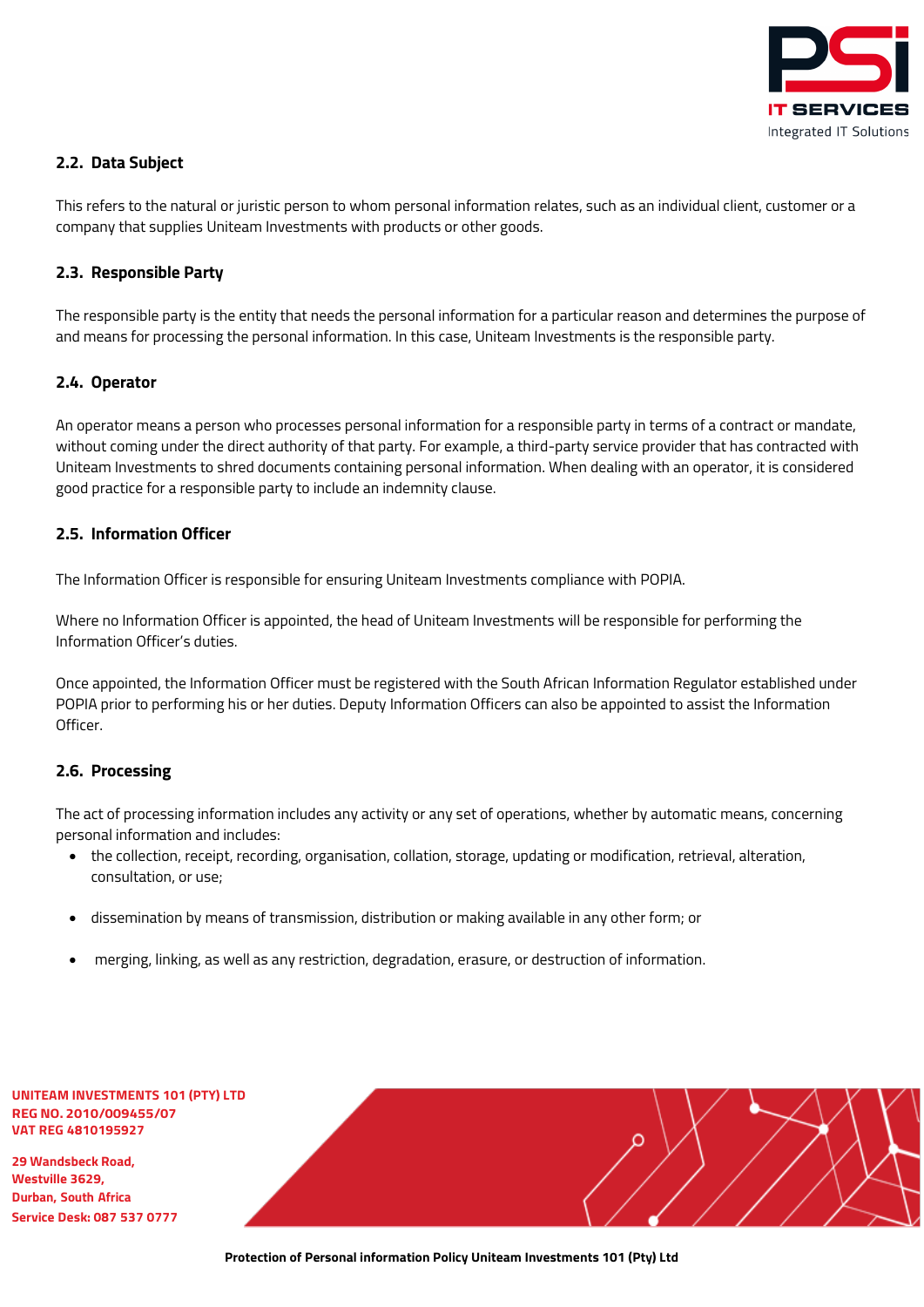

## <span id="page-6-0"></span>**2.7. Record**

Means any recorded information, regardless of form or medium, including:

- Writing on any material;
- Information produced, recorded, or stored by means of any tape-recorder, computer equipment, whether hardware or software or both, or other device, and any material subsequently derived from information so produced, recorded, or stored;
- Label, marking or other writing that identifies or describes anything of which it forms part, or to which it is attached by any means;
- Book, map, plan, graph, or drawing;
- Photograph, film, negative, tape or other device in which one or more visual images are embodied to be capable, with or without the aid of some other equipment, of being reproduced.

### <span id="page-6-1"></span>**2.8. Filing System**

Means any structured set of personal information, whether centralised, decentralised or dispersed on a functional or geographical basis, which is accessible according to specific criteria.

#### <span id="page-6-2"></span>**2.9. Unique Identifier**

Means any identifier that is assigned to a data subject and is used by a responsible party for the purposes of the operations of that responsible party and that uniquely identifies that data subject in relation to that responsible party.

### <span id="page-6-3"></span>**2.10. De-Identify**

This means to delete any information that identifies a data subject, or which can be used by a reasonably foreseeable method to identify, or when linked to other information, that identifies the data subject.

#### <span id="page-6-4"></span>**2.11. Re-Identify**

In relation to personal information of a data subject, means to resurrect any information that has been de-identified that identifies the data subject, or can be used or manipulated by a reasonably foreseeable method to identify the data subject.

#### <span id="page-6-5"></span>**2.12. Consent**

Means any voluntary, specific, and informed expression of will in terms of which permission is given for the processing of personal information.

#### **UNITEAM INVESTMENTS 101 (PTY) LTD REG NO. 2010/ VAT REG 48101**

| IMENIS TOT (PIT) LID<br>009455/07 |  |
|-----------------------------------|--|
| 95927                             |  |
| toad,                             |  |
| frica                             |  |
| 7 537 0777                        |  |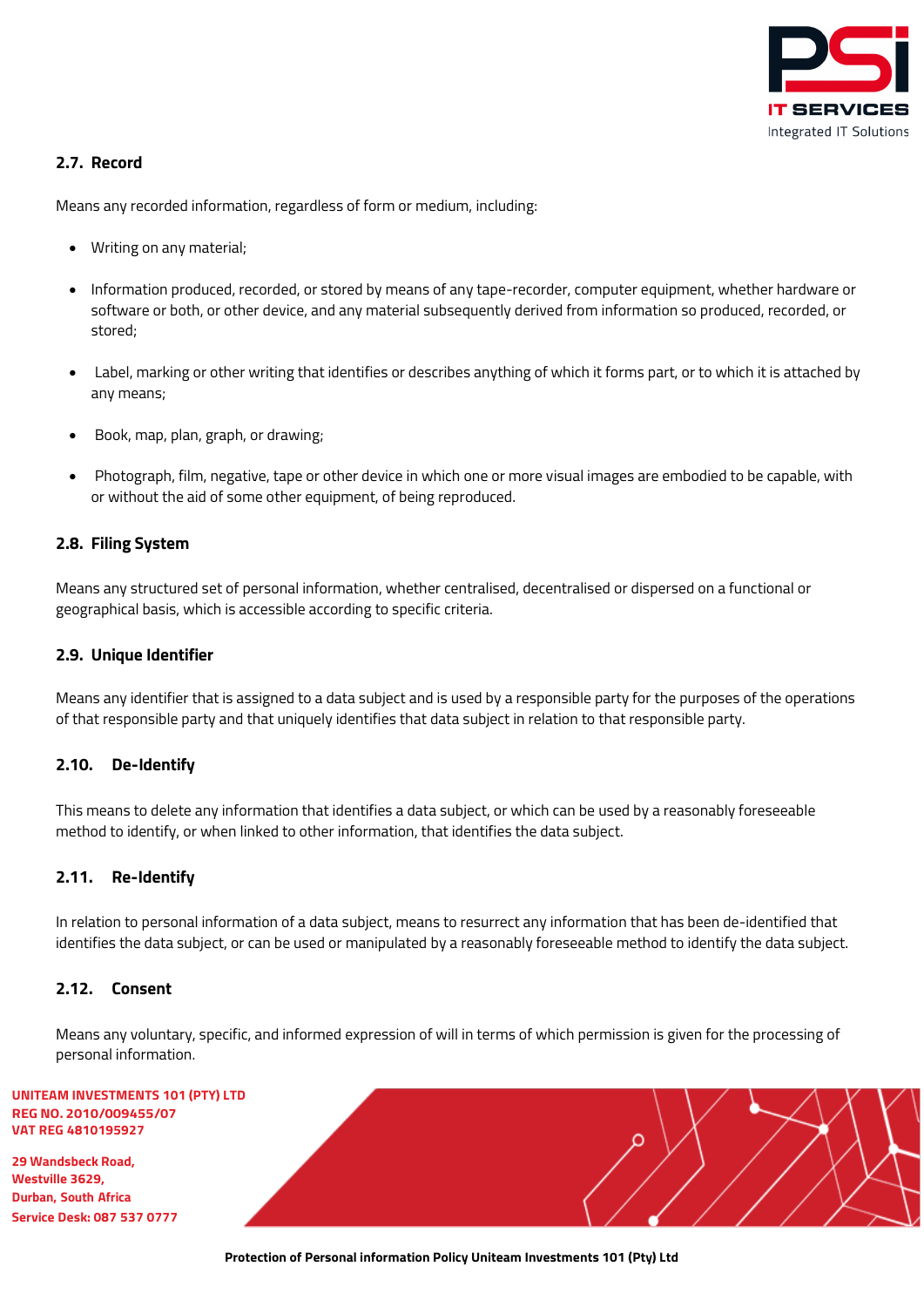

## <span id="page-7-0"></span>**2.13. Direct Marketing**

Means to approach a data subject, either in person or by mail or electronic communication, for the direct or indirect purpose of:

- Promoting or offering to supply, in the ordinary course of business, any goods or services to the data subject; or
- Requesting the data subject to donate any kind for any reason.

#### <span id="page-7-1"></span>**2.14. Biometrics**

Means a technique of personal identification that is based on physical, physiological, or behavioural characterisation including blood typing, fingerprinting, DNA analysis, retinal scanning, and voice recognition.

### <span id="page-7-2"></span>**3. POLICY PURPOSE**

This purpose of this policy is to protect Uniteam Investments from the compliance risks associated with the protection of personal information which includes:

- Breaches of confidentiality. For instance, Uniteam Investments could suffer loss in revenue where it is found that the personal information of data subjects has been shared or disclosed inappropriately.
- Failing to offer choice. For instance, all data subjects should be free to choose how and for what purpose Uniteam Investments uses information relating to them.
- Reputational damage. For instance, Uniteam Investments could suffer a decline in shareholder value following an adverse event such as a computer hacker deleting the personal information held by Uniteam Investments.

This policy demonstrates Uniteam Investments commitment to protecting the privacy rights of data subjects in the following manner:

- Through stating desired behaviour and directing compliance with the provisions of POPIA and best practice.
- By cultivating an organisational culture that recognises privacy as a valuable human right.
- By developing and implementing internal controls for the purpose of managing the compliance risk associated with the protection of personal information.
- By creating business practices that will provide reasonable assurance that the rights of data subjects are protected and balanced with the legitimate business needs of Uniteam Investments.
- By assigning specific duties and responsibilities to control owners, including the appointment of an Information Officer and where necessary, Deputy Information Officers to protect the interests of Uniteam Investments and data subjects.

**UNITEAM INVESTMENTS 101 (PTY) LTD REG NO. 2010/009455/07 VAT REG 4810195927**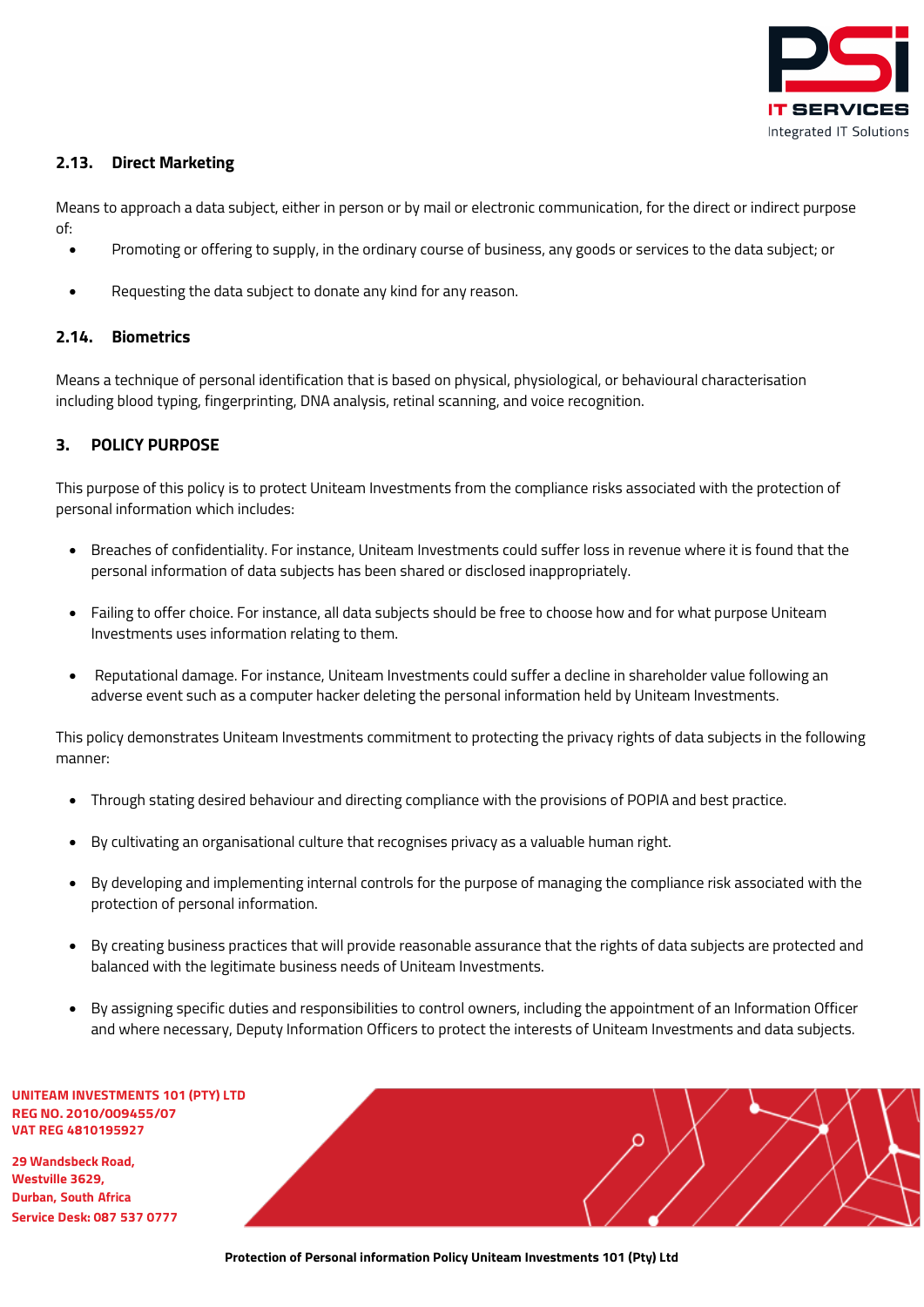

• By raising awareness through training and providing guidance to individuals who process personal information so that they can act confidently and consistently.

## <span id="page-8-0"></span>**4. POLICY APPLICATION**

This policy and its guiding principles apply to:

- Uniteam Investments governing body.
- All branches, business units and divisions of Uniteam Investments.
- All employees and volunteers.
- All contractors, suppliers and other persons acting on behalf of Uniteam Investments.

The policy's guiding principles find application in all situations and must be read in conjunction with POPIA as well as Uniteam Investments PAIA Policy as required by the Promotion of Access to Information Act (Act No 2 of 2000).

The legal duty to comply with POPIA's provisions is activated in any situation where there is:

- A processing of.
- Personal information.
- Entered into a record.
- By or for a responsible person.
- Who is domiciled in South-Africa.

POPIA does not apply in situations where the processing of personal information:

- is concluded in the course of purely personal or household activities, or
- where the personal information has been de-identified.

### <span id="page-8-1"></span>**5. RIGHTS OF DATA SUBJECTS**

Where appropriate, Uniteam Investments will ensure that its clients and customers are made aware of the rights conferred upon them as data subjects.

Uniteam Investments will ensure that it gives effect to the following seven rights.

## <span id="page-8-2"></span>**5.1. The Right to Access Personal Information**

Uniteam Investments recognises that a data subject has the right to establish whether Uniteam Investments holds personal information related to him, her or it includes the right to request access to that personal information. An example of a "Personal Information Request Form" can be found under Annexure A.

| UNITEAM INVESTMENTS 101 (PTY) LTD |
|-----------------------------------|
| <b>REG NO. 2010/009455/07</b>     |
| VAT REG 4810195927                |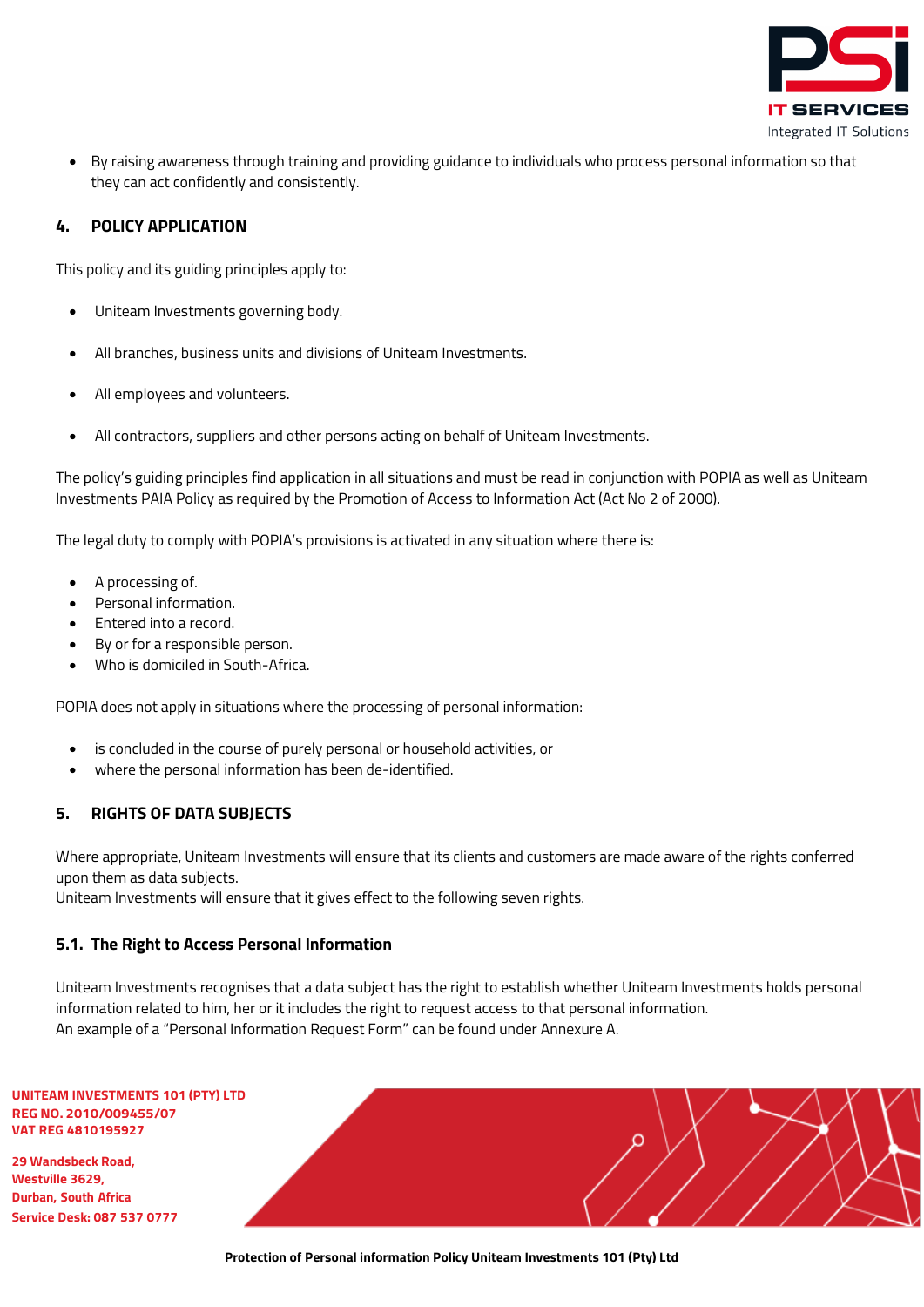

## <span id="page-9-0"></span>**5.2. The Right to have Personal Information Corrected or Deleted**

The data subject has the right to request, where necessary, that his, her or its personal information must be corrected or deleted where Uniteam Investments is no longer authorised to retain the personal information.

### <span id="page-9-1"></span>**5.3. The Right to Object to the Processing of Personal Information**

The data subject has the right, on reasonable grounds, to object to the processing of his, her or its personal information. In such circumstances, Uniteam Investments will give due consideration to the request and the requirements of POPIA. Uniteam Investments may cease to use or disclose the data subject's personal information and may, subject to any statutory and contractual record keeping requirements, also approve the destruction of the personal information.

## <span id="page-9-2"></span>**5.4. The Right to Object to Direct Marketing**

The data subject has the right to object to the processing of his, her or its personal information for purposes of direct marketing by means of unsolicited electronic communications.

## <span id="page-9-3"></span>**5.5. The Right to Complain to the Information Regulator**

The data subject has the right to submit a complaint to the Information Regulator regarding an alleged infringement of any of the rights protected under POPIA and to institute civil proceedings regarding the alleged non-compliance with the protection of his, her or its personal information.

An example of a "POPI Complaint Form" can be found under Annexure B.

### <span id="page-9-4"></span>**5.6. The Right to be Informed**

The data subject has the right to be notified that his, her or its personal information is being collected by Uniteam Investments.

The data subject also has the right to be notified in any situation where Uniteam Investments has reasonable grounds to believe that the personal information of the data subject has been accessed or acquired by an unauthorised person.

### <span id="page-9-5"></span>**6. GENERAL GUIDING PRINCIPLES**

All employees and persons acting on behalf of Uniteam Investments will always be subject to, and act in accordance with, the following guiding principles:

### <span id="page-9-6"></span>**6.1. Accountability**

Failing to comply with POPIA could potentially damage Uniteam Investments reputation or expose Uniteam Investments to a civil claim for damages. The protection of personal information is therefore everybody's responsibility.

| UNITEAM INVESTMENTS 101 (PTY) LTD |
|-----------------------------------|
| <b>REG NO. 2010/009455/07</b>     |
| VAT REG 4810195927                |

**29 Wandsbeck Road, Westville 3629, Durban, South Africa Service Desk: 087 537 0777**

**Protection of Personal information Policy Uniteam Investments 101 (Pty) Ltd**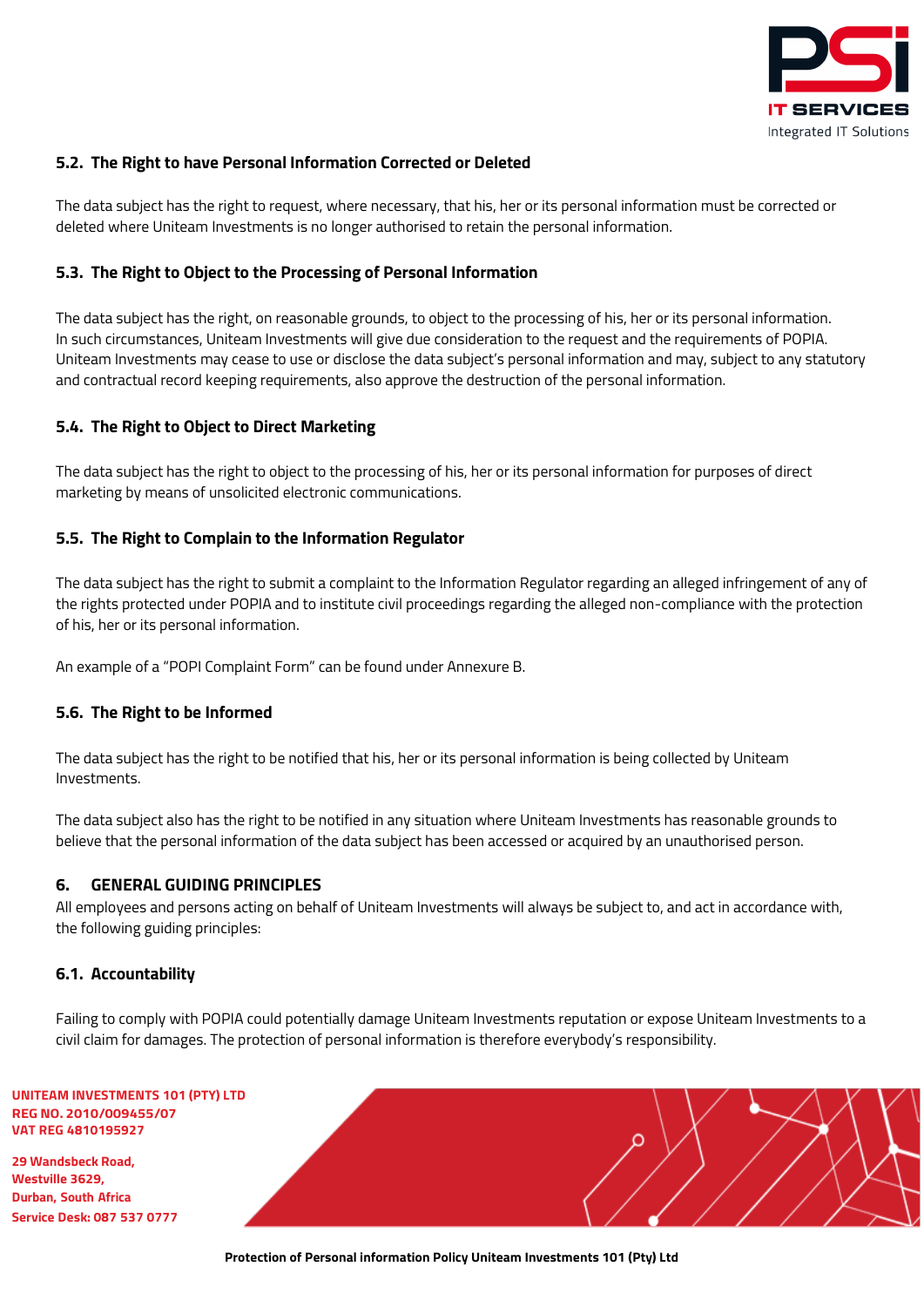

Uniteam Investments will ensure that the provisions of POPIA and the guiding principles outlined in this policy are complied with through the encouragement of desired behaviour. However, Uniteam Investments will take appropriate sanctions, which may include disciplinary action, against those individuals who through their intentional or negligent actions and/or omissions fail to comply with the principles and responsibilities outlined in this policy.

## <span id="page-10-0"></span>**6.2. Processing Limitation**

Uniteam Investments will ensure that personal information under its control is processed:

- in a fair, lawful, and non-excessive manner, and
- only with the informed consent of the data subject, and
- only for a specifically defined purpose.

Uniteam Investments will inform the data subject of the reasons for collecting his, her or its personal information and obtain written consent prior to processing personal information.

Alternatively, where services or transactions are concluded over the telephone or electronic video feed, Uniteam Investments will maintain a voice recording of the stated purpose for collecting the personal information followed by the data subject's subsequent consent.

Uniteam Investments will under no circumstances distribute or share personal information between separate legal entities, associated organisations (such as subsidiary companies) or with any individuals that are not directly involved with facilitating the purpose for which the information was originally collected.

Where applicable, the data subject must be informed of the possibility that their personal information will be shared with other aspects of Uniteam Investments business and be provided with the reasons for doing so.

An example of a "POPI Notice and Consent Form" can be found under Annexure C.

## <span id="page-10-1"></span>**6.3. Purpose Specification**

All Uniteam Investments business units and operations must be informed by the principle of transparency.

Uniteam Investments will process personal information only for specific, explicitly defined, and legitimate reasons. Uniteam Investments will inform data subjects of these reasons prior to collecting or recording the data subject's personal information.

## <span id="page-10-2"></span>**6.4. Further Processing Limitation**

Personal information will not be processed for a secondary purpose unless that processing is compatible with the original purpose.

#### **UNITEAM INVESTMENTS 101 (PTY) LTD REG NO. 2010/009455/07 VAT REG 4810195927**

| $-1011111110$<br>5/07 |  |
|-----------------------|--|
|                       |  |
| )777                  |  |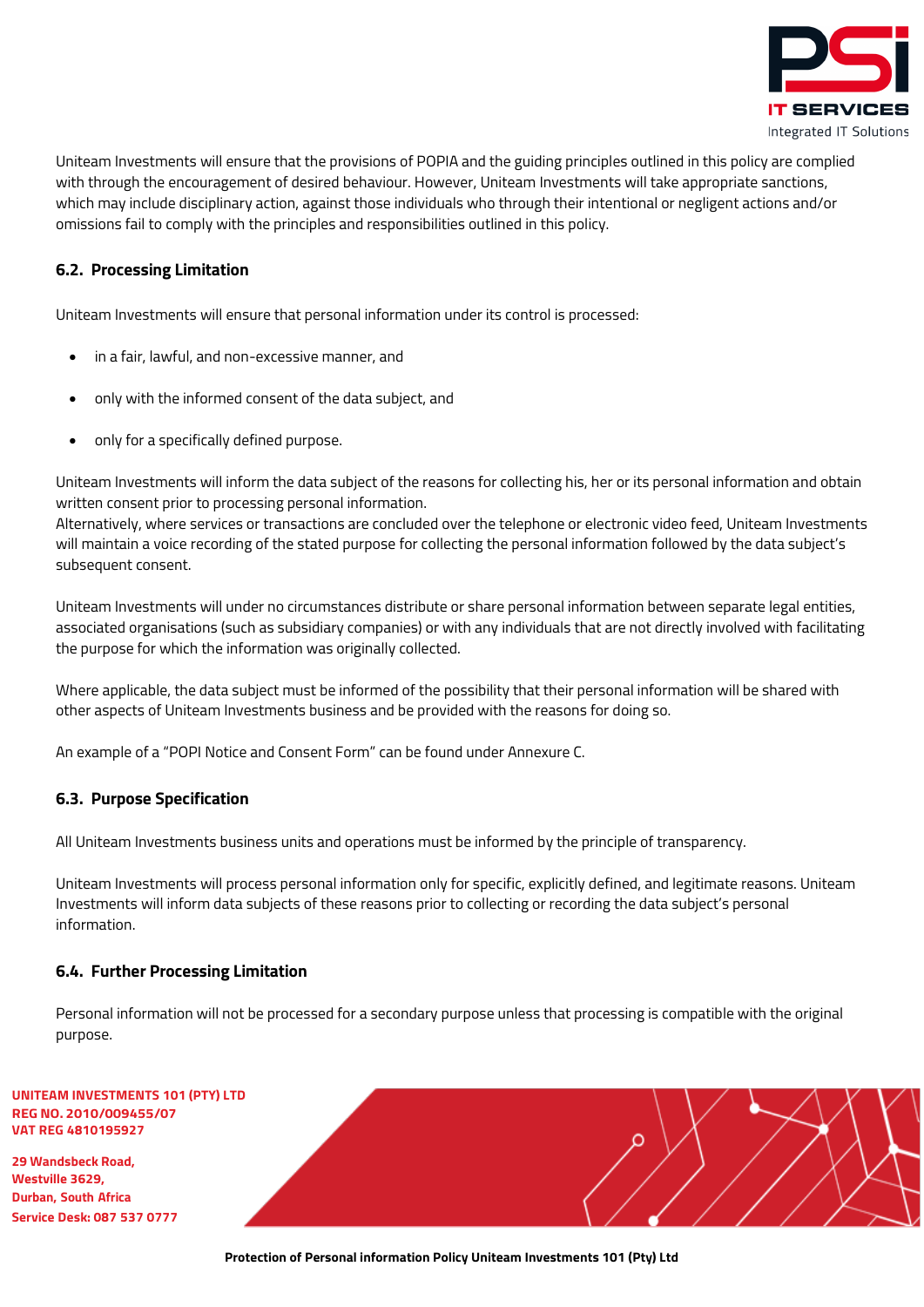

Therefore, where Uniteam Investments seeks to process personal information, it holds for a purpose other than the original purpose for which it was originally collected, and where this secondary purpose is not compatible with the original purpose, Uniteam Investments will first obtain additional consent from the data subject.

## <span id="page-11-0"></span>**6.5. Information Quality**

Uniteam Investments will take reasonable steps to ensure that all personal information collected is complete, accurate and not misleading.

The more important it is that the personal information be accurate, the greater the effort Uniteam Investments will put into ensuring its accuracy.

Where personal information is collected or received from third parties, Uniteam Investments will take reasonable steps to confirm that the information is correct by verifying the accuracy of the information directly with the data subject or by way of independent sources.

## <span id="page-11-1"></span>**6.6. Open Communication**

Uniteam Investments will take reasonable steps to ensure that data subjects are notified (are always aware) that their personal information is being collected including the purpose for which it is being collected and processed. Uniteam Investments will ensure that it establishes and maintains a "contact us" facility, for instance via its website or through an electronic helpdesk, for data subjects who want to:

- Enquire whether Uniteam Investments holds related personal information, or
- Request access to related personal information, or
- Request Uniteam Investments to update or correct related personal information, or
- Make a complaint concerning the processing of personal information.

## <span id="page-11-2"></span>**6.7. Security Safeguards**

Uniteam Investments will manage the security of its filing system to ensure that personal information is adequately protected. To this end, security controls will be implemented to minimise the risk of loss, unauthorised access, disclosure, interference, modification, or destruction.

Security measures also need to be applied in a context-sensitive manner. For example, the more sensitive the personal information, such as medical information or credit card details, the greater the security required. Uniteam Investments will continuously review its security controls which will include regular testing of protocols and measures put in place to combat cyber-attacks on Uniteam Investments IT network.

**UNITEAM INVESTMENTS 101 (PTY) LTD REG NO. 2010/009455/07 VAT REG 4810195927**

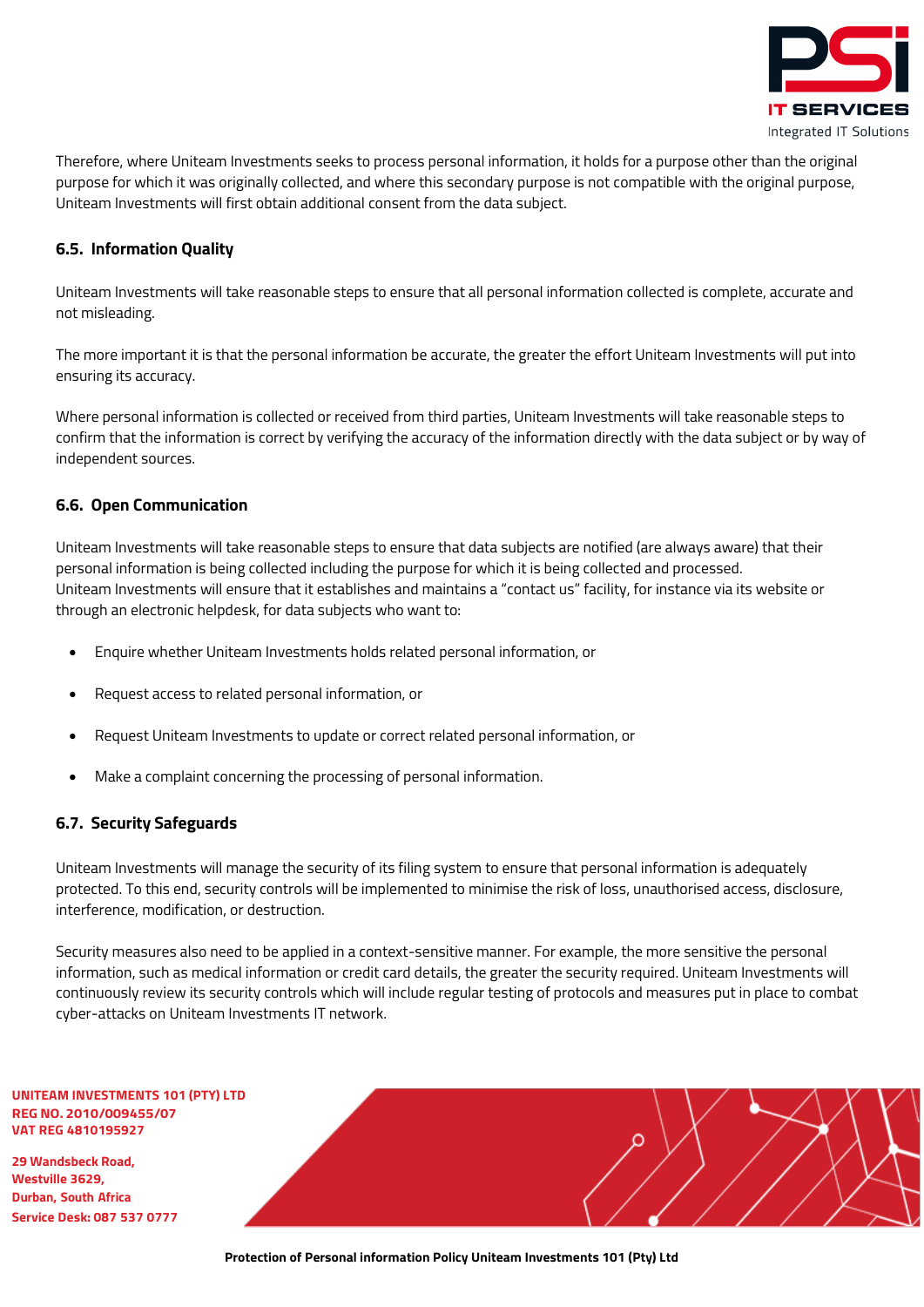

Uniteam Investments will ensure that all paper and electronic records comprising personal information are securely stored and made accessible only to authorised individuals. All new employees will be required to sign employment contracts containing contractual terms for the use and storage of employee information. Confidentiality clauses will also be included to reduce the risk of unauthorised disclosures of personal information for which Uniteam Investments is responsible. All existing employees will, after the required consultation process has been followed, be required to sign an addendum to their employment containing the relevant consent and confidentiality clauses.

Uniteam Investments operators and third-party service providers will be required to enter into service level agreements with Uniteam Investments where both parties pledge their mutual commitment to POPIA and the lawful processing of any personal information pursuant to the agreement.

An example of "Employee Consent and Confidentiality Clause" for inclusion in Uniteam Investments employment contracts can be found under Annexure D.

An example of an "SLA Confidentiality Clause" for inclusion in Uniteam Investments service level agreements can be found under Annexure E.

## <span id="page-12-0"></span>**6.8. Data Subject Participation**

A data subject may request the correction or deletion of his, her or its personal information held by Uniteam Investments. Uniteam Investments will ensure that it provides a facility for data subjects who want to request the correction of deletion of their personal information.

Where applicable, Uniteam Investments will include a link to unsubscribe from any of its electronic newsletters or related marketing activities.

## <span id="page-12-1"></span>**7. INFORMATION OFFICERS**

Uniteam Investments appointed an Information Officer and where necessary. A Deputy Information Officer may be appointed if required.

Uniteam Investments Information Officer is responsible for ensuring compliance with POPIA. There are no legal requirements under POPIA for an organisation to appoint an Information Officer. Appointing an Information Officer is however, considered to be a good business practice, particularly within larger organisations. Where no Information Officer is available, the head of Uniteam Investments will assume the role of the Information Officer.

Consideration will be given on an annual basis to the re-appointment or replacement of the Information Officer and the reappointment or replacement of any Deputy Information Officers.

Uniteam Investments registered the Information Officer with the South African Information Regulator established under POPIA prior to performing her duties.

**UNITEAM INVESTMENTS 101 (PTY) LTD REG NO. 2010/009455/07 VAT REG 4810195927**

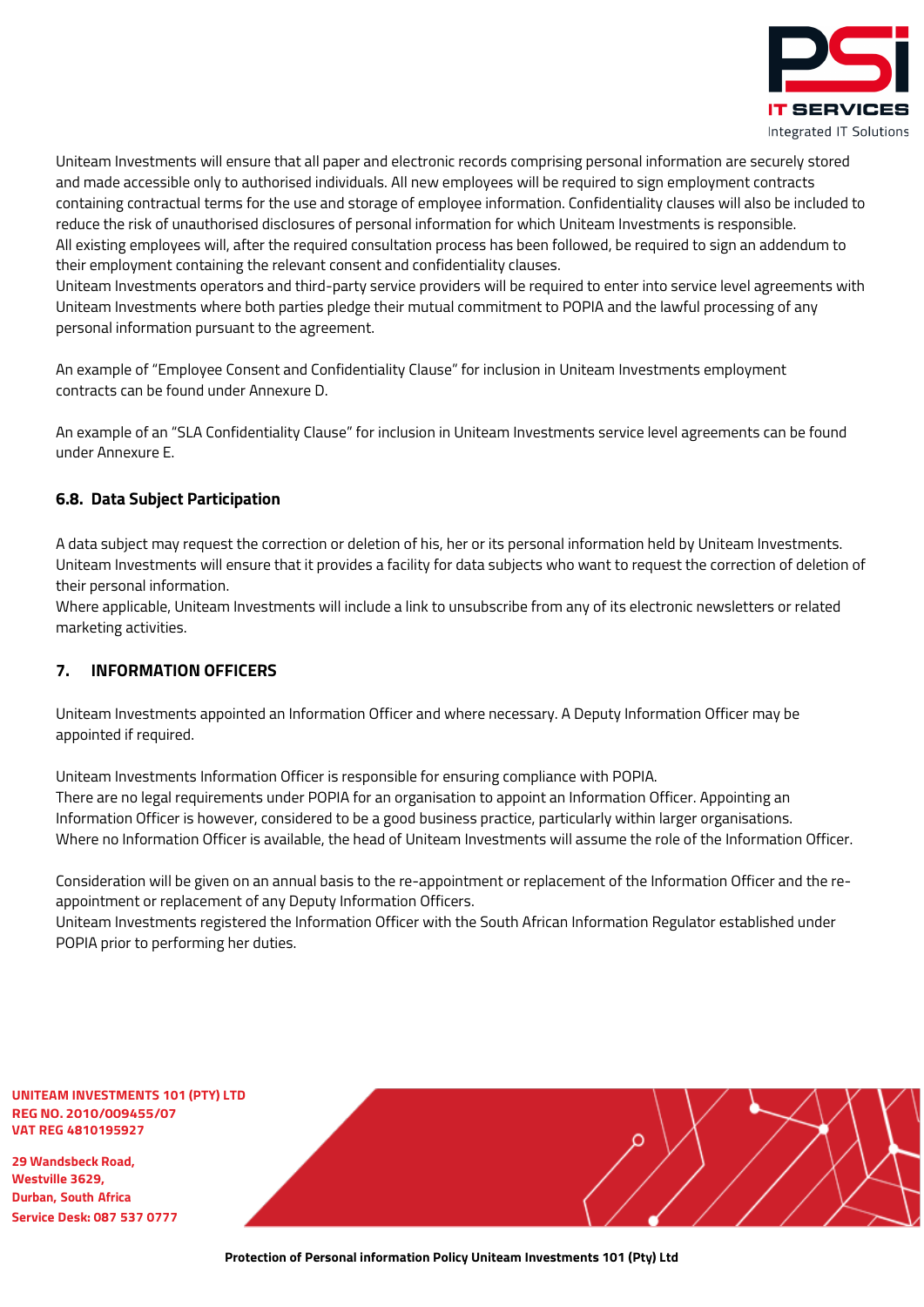

## <span id="page-13-0"></span>**8. SPECIFIC DUTIES AND RESPONSIBILITIES**

## <span id="page-13-1"></span>**8.1. Governing Body**

Uniteam Investments governing body cannot delegate its accountability and is ultimately answerable for ensuring that Uniteam Investments meets its legal obligations in terms of POPIA.

The governing body may however delegate some of its responsibilities in terms of POPIA to management or other capable individuals.

The governing body is responsible for ensuring that:

- Uniteam Investments appointed an Information Officer. A Deputy Information Officer may be appointed if required.
- All persons responsible for the processing of personal information on behalf of Uniteam Investments:
	- $\triangleright$  are appropriately trained and supervised to do so,
	- $\triangleright$  understand that they are contractually obligated to protect the personal information they come into contact with, and
	- $\triangleright$  are aware that a willful or negligent breach of this policy's processes and procedures may lead to disciplinary action being taken against them.
- Data subjects who want to make enquires about their personal information are made aware of the procedure that needs to be followed should they wish to do so.
- The scheduling of a periodic POPI Audit to accurately assess and review the ways in which Uniteam Investments collects, holds, uses, shares, discloses, destroys, and processes personal information.

## <span id="page-13-2"></span>**8.2 Information Officer**

Uniteam Investments Information Officer is responsible for:

- Taking steps to ensure Uniteam Investments reasonable compliance with the provision of POPIA.
- Keeping the governing body updated about Uniteam Investments information protection responsibilities under POPIA. For instance, in the case of a security breach, the Information Officer must inform and advise the governing body of their obligations pursuant to POPIA.
- Continually analysing privacy regulations and aligning them with Uniteam Investments personal information processing procedures. This will include reviewing Uniteam Investments information protection procedures and related policies.
- Ensuring that POPI Audits are scheduled and conducted on a regular basis.

| <b>UNITEAM INVESTMENTS 101 (PTY) LTD</b> |
|------------------------------------------|
| <b>REG NO. 2010/009455/07</b>            |
| VAT REG 4810195927                       |

**29 Wandsbeck Road, Westville 3629, Durban, South Africa Service Desk: 087 537 0777**

**Protection of Personal information Policy Uniteam Investments 101 (Pty) Ltd**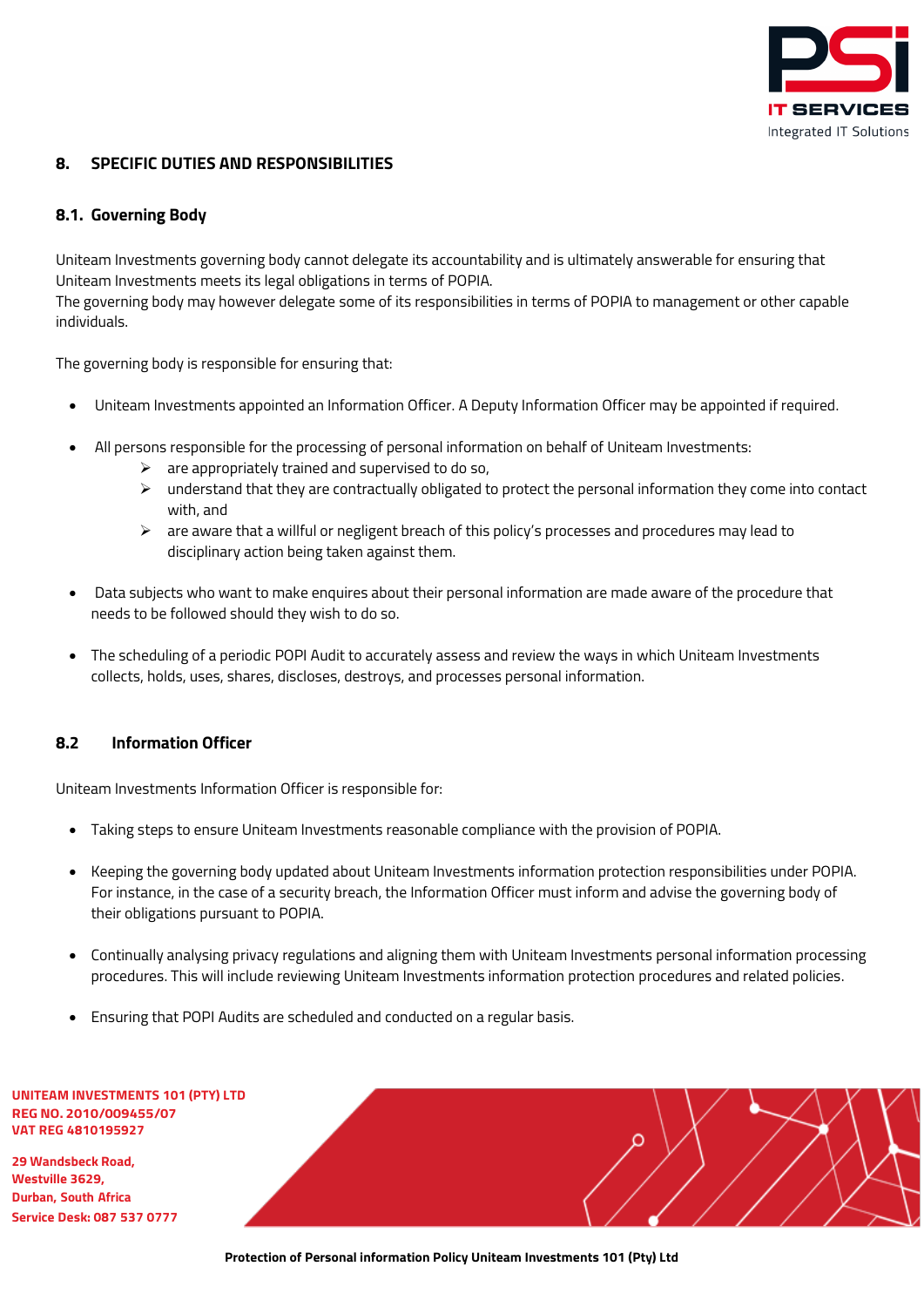

- Ensuring that Uniteam Investments makes it convenient for data subjects who want to update their personal information or submit POPI related complaints to Uniteam Investments. For instance, maintaining a "contact us" facility on Uniteam Investments website.
- Approving any contracts entered with operators, employees and other third parties which may have an impact on the personal information held by Uniteam Investments. This will include overseeing the amendment of Uniteam Investments employment contracts and other service level agreements.
- Encouraging compliance with the conditions required for the lawful processing of personal information.
- Ensuring that employees and other persons acting on behalf of Uniteam Investments are fully aware of the risks associated with the processing of personal information and that they remain informed about Uniteam Investments security controls.
- Organising and overseeing the awareness training of employees and other individuals involved in the processing of personal information on behalf of Uniteam Investments.
- Addressing employees' POPIA related questions.
- Addressing all POPIA related requests and complaints made by Uniteam Investments data subjects.
- Working with the Information Regulator in relation to any ongoing investigations. The Information Officers will therefore act as the contact point for the Information Regulator authority on issues relating to the processing of personal information and will consult with the Information Regulator where appropriate, regarding any other matter.
- The Deputy Information Officer will assist the Information Officer in performing his or her duties.

## <span id="page-14-0"></span>**8.3 IT Manager**

Uniteam Investments IT Manager is responsible for:

- Ensuring that Uniteam Investments IT infrastructure, filing systems and any other devices used for processing personal information meet acceptable security standards.
- Ensuring that all electronically held personal information is kept only on designated drives and servers and uploaded only to approved cloud computing services.
- Ensuring that servers containing personal information are sited in a secure location, away from the general office space.
- Ensuring that all electronically stored personal information is backed-up and tested on a regular basis.
- Ensuring that all back-ups containing personal information are protected from unauthorised access, accidental deletion, and malicious hacking attempts.

**UNITEAM INVESTMENTS 101 (PTY) LTD REG NO. 2010/009455/07 VAT REG 4810195927**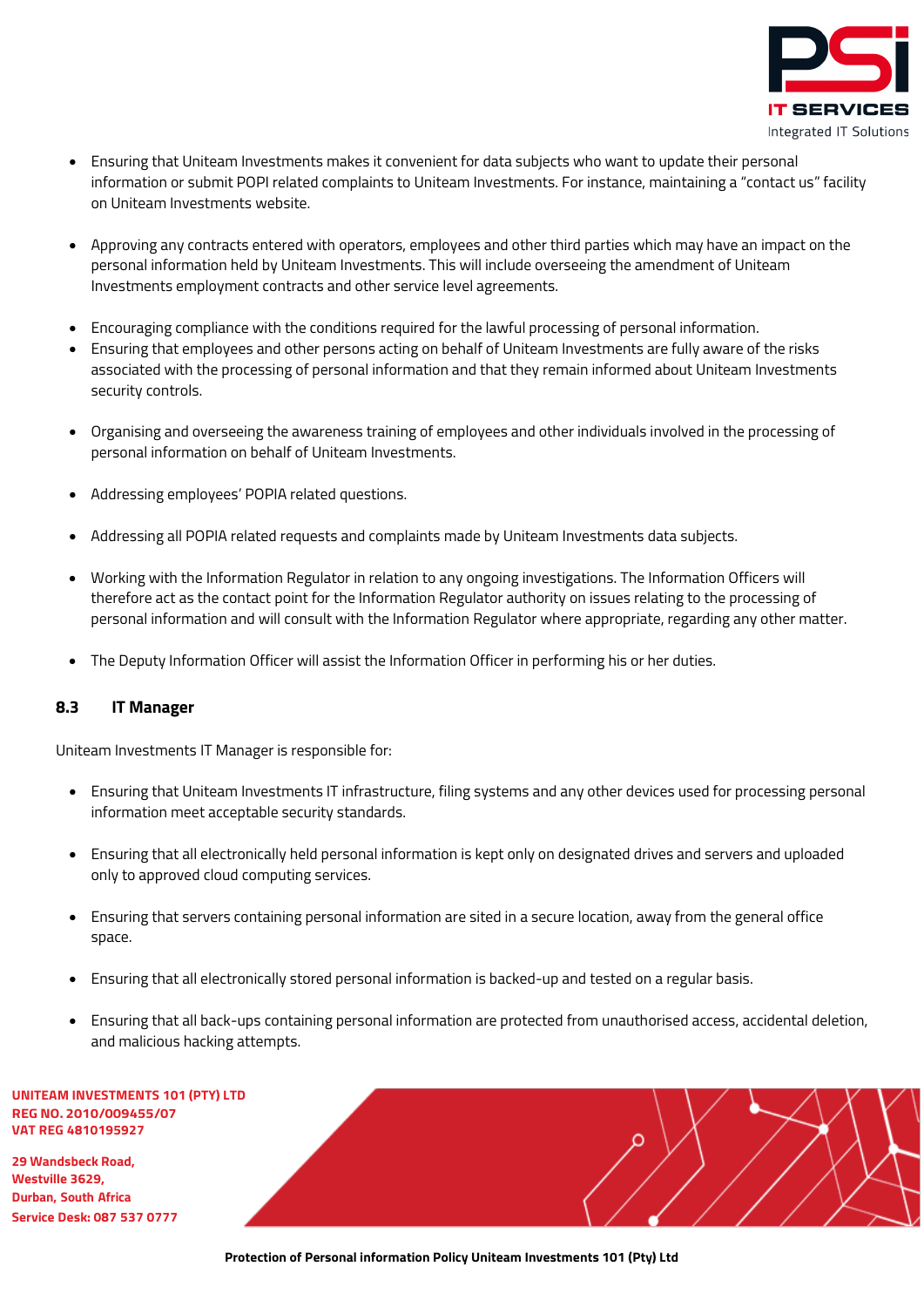

- Ensuring that personal information being transferred electronically is encrypted.
- Ensuring that all servers and computers containing personal information are protected by a firewall and the latest security software.
- Performing regular IT audits to ensure that the security of Uniteam Investments hardware and software systems are functioning properly.
- Performing regular IT audits to verify whether electronically stored personal information has been accessed or acquired by any unauthorised persons.
- Performing a proper due diligence review prior to contracting with operators or any other third-party service providers to process personal information on Uniteam Investments behalf. For instance, cloud computing services.

#### <span id="page-15-0"></span>**8.4 Marketing & Communication Manager**

Uniteam Investments Marketing & Communication Manager is responsible for:

- Approving and maintaining the protection of personal information statements and disclaimers that are displayed on Uniteam Investments website, including those attached to communications such as emails and electronic newsletters.
- Addressing any personal information protection queries from journalists or media outlets such as newspapers.
- Where necessary, working with persons acting on behalf of Uniteam Investments to ensure that any outsourced marketing initiatives comply with POPIA.

#### <span id="page-15-1"></span>**8.5 Employees and other Persons acting on behalf of Uniteam Investments**

Employees and other persons acting on behalf of Uniteam Investments will, during the performance of their services, gain access to and become acquainted with the personal information of certain clients, suppliers, and other employees.

Employees and other persons acting on behalf of Uniteam Investments are required to treat personal information as a confidential business asset and to respect the privacy of data subjects.

Employees and other persons acting on behalf of Uniteam Investments may not directly or indirectly, utilise, disclose, or make public in any manner to any person or third party, either within Uniteam Investments or externally, any personal information, unless such information is already publicly known, or the disclosure is necessary in order for the employee or person to perform his or her duties.

Employees and other persons acting on behalf of Uniteam Investments must request assistance from their line manager or the Information Officer if they are unsure about any aspect related to the protection of a data subject's personal information.

**UNITEAM INVESTMENTS 101 (PTY) LTD REG NO. 2010/009455/07 VAT REG 4810195927**

**29 Wandsbeck Road, Westville 3629, Durban, South Africa Service Desk: 087 537 0777**

**Protection of Personal information Policy Uniteam Investments 101 (Pty) Ltd**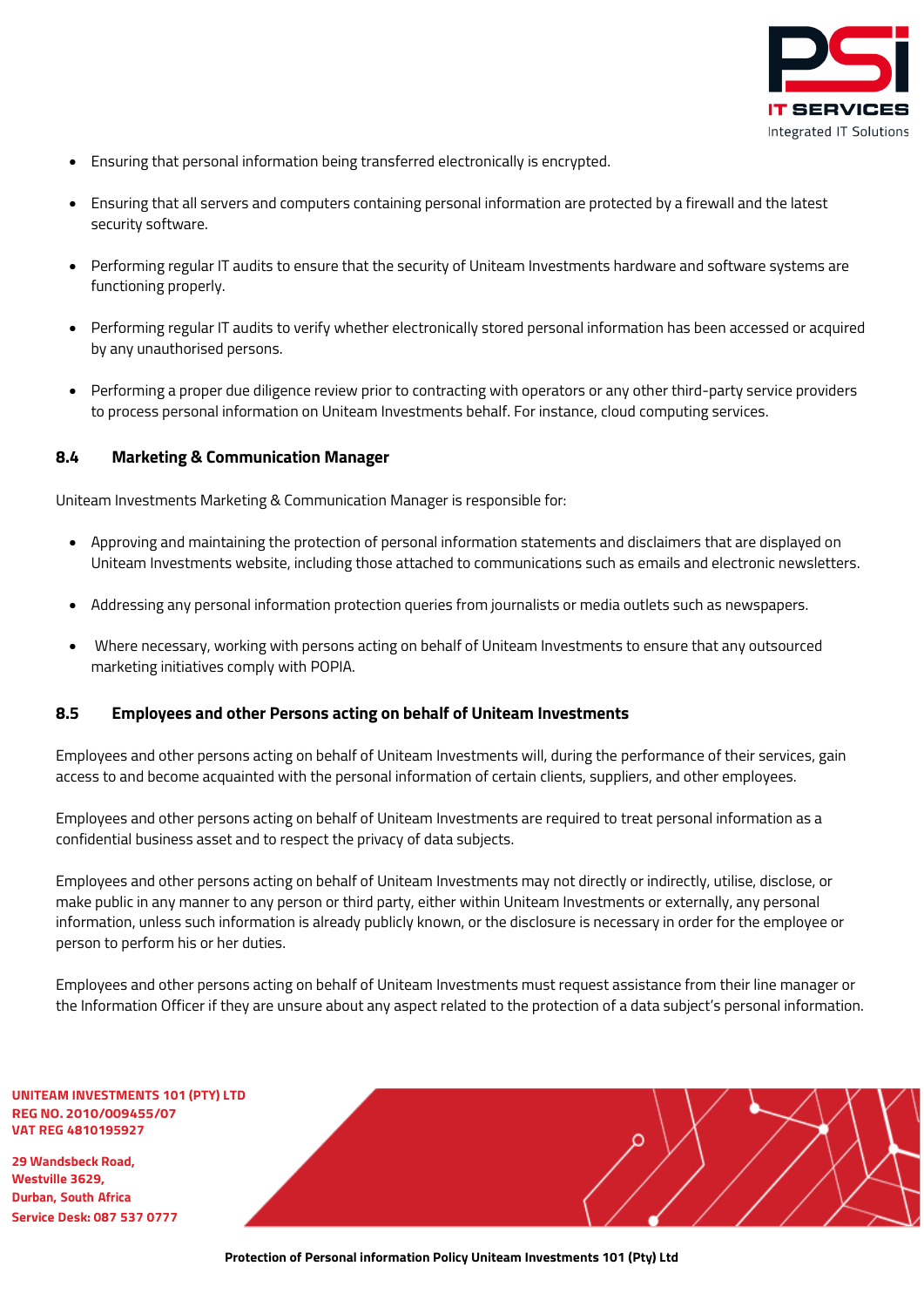

Employees and other persons acting on behalf of Uniteam Investments will only process personal information where:

- The data subject, or a competent person where the data subject is a child, consents to the processing; or
- The processing is necessary to carry out actions for the conclusion or performance of a contract to which the data subject is a party; or
- The processing complies with an obligation imposed by law on the responsible party; or
- The processing protects a legitimate interest of the data subject; or
- The processing is necessary for pursuing the legitimate interests of Uniteam Investments or of a third party to whom the information is supplied.

Furthermore, personal information will only be processed where the data subject:

- Clearly understands why and for what purpose his, her or its personal information is being collected; and
- Has granted Uniteam Investments with explicit written or verbally recorded consent to process his, her or its personal information.

Employees and other persons acting on behalf of Uniteam Investments will consequently, prior to processing any personal information, obtain a specific and informed expression of will from the data subject, in terms of which permission is given for the processing of personal information.

Informed consent is therefore when the data subject clearly understands for what purpose his, her or its personal information is needed and who it will be shared with.

Consent can be obtained in written form which includes any appropriate electronic medium that is accurately and readily reducible to printed form. Alternatively, Uniteam Investments will keep a voice recording of the data subject's consent in instances where transactions are concluded telephonically or via electronic video feed.

Consent to process a data subject's personal information will be obtained directly from the data subject, except where:

- the personal information has been made public, or
- where valid consent has been given to a third party, or
- the information is necessary for effective law enforcement.

Employees and other persons acting on behalf of Uniteam Investments will under no circumstances:

#### **UNITEAM INVESTMENTS 101 (PTY) LTD REG NO. 2010/009455/07 VAT REG 4810195927**

**29 Wandsbeck Road, Westville 3629, Durban, South Africa Service Desk: 087 537 0777**

**Protection of Personal information Policy Uniteam Investments 101 (Pty) Ltd**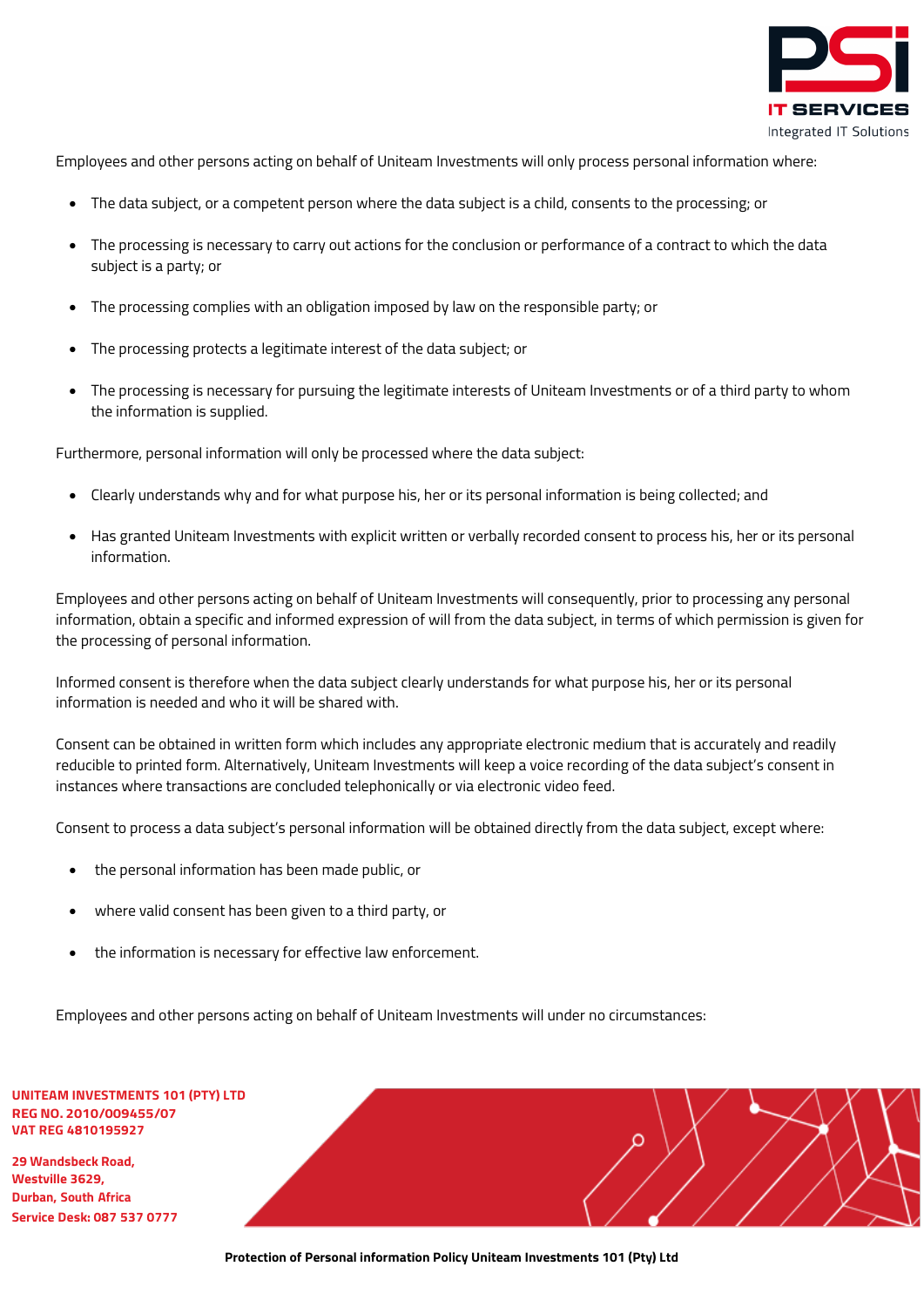

- Process or have access to personal information where such processing or access is not a requirement to perform their respective work-related tasks or duties.
- Save copies of personal information directly to their own private computers, laptops or other mobile devices like tablets or smart phones. All personal information must be accessed and updated from Uniteam Investments central database or a dedicated server.
- Share personal information informally. In particular, personal information should never be sent by email, as this form of communication is not secure. Where access to personal information is required, this may be requested from the relevant line manager or the Information Officer.
- Transfer personal information outside of South Africa without the express permission from the Information Officer.

Employees and other persons acting on behalf of Uniteam Investments are responsible for:

- Keeping all personal information that they encounter secure, by taking sensible precautions and following the guidelines outlined within this policy.
- Ensuring that personal information is held in as few places as is necessary. No unnecessary additional records, filing systems and data sets should therefore be created.
- Ensuring that personal information is encrypted prior to sending or sharing the information electronically. The IT Manager will assist employees and where required, other persons acting on behalf of Uniteam Investments, with the sending or sharing of personal information to or with authorised external persons.
- Ensuring that all computers, laptops, and devices such as tablets, flash drives and smartphones that store personal information are password protected and never left unattended. Passwords must be changed regularly and may not be shared with unauthorised persons.
- Ensuring that their computer screens and other devices are switched off or locked when not in use or when away from their desks.
- Ensuring that where personal information is stored on removable storage medias such as external drives, CDs, or DVDs that these are kept locked away securely when not being used.
- Ensuring that where personal information is stored on paper, that such hard copy records are kept in a secure place where unauthorised people cannot access it. For instance, in a locked drawer of a filing cabinet.
- Ensuring that where personal information has been printed out, that the paper printouts are not left unattended where unauthorised individuals could see or copy them. For instance, close to the printer.
- Taking reasonable steps to ensure that personal information is kept accurate and up to date. For instance, confirming a data subject's contact details when the client or customer phones or communicates via email. Where a data subject's information is found to be out of date, authorisation must first be obtained from the relevant line manager or the

**UNITEAM INVESTMENTS 101 (PTY) LTD REG NO. 2010/009455/07 VAT REG 4810195927**

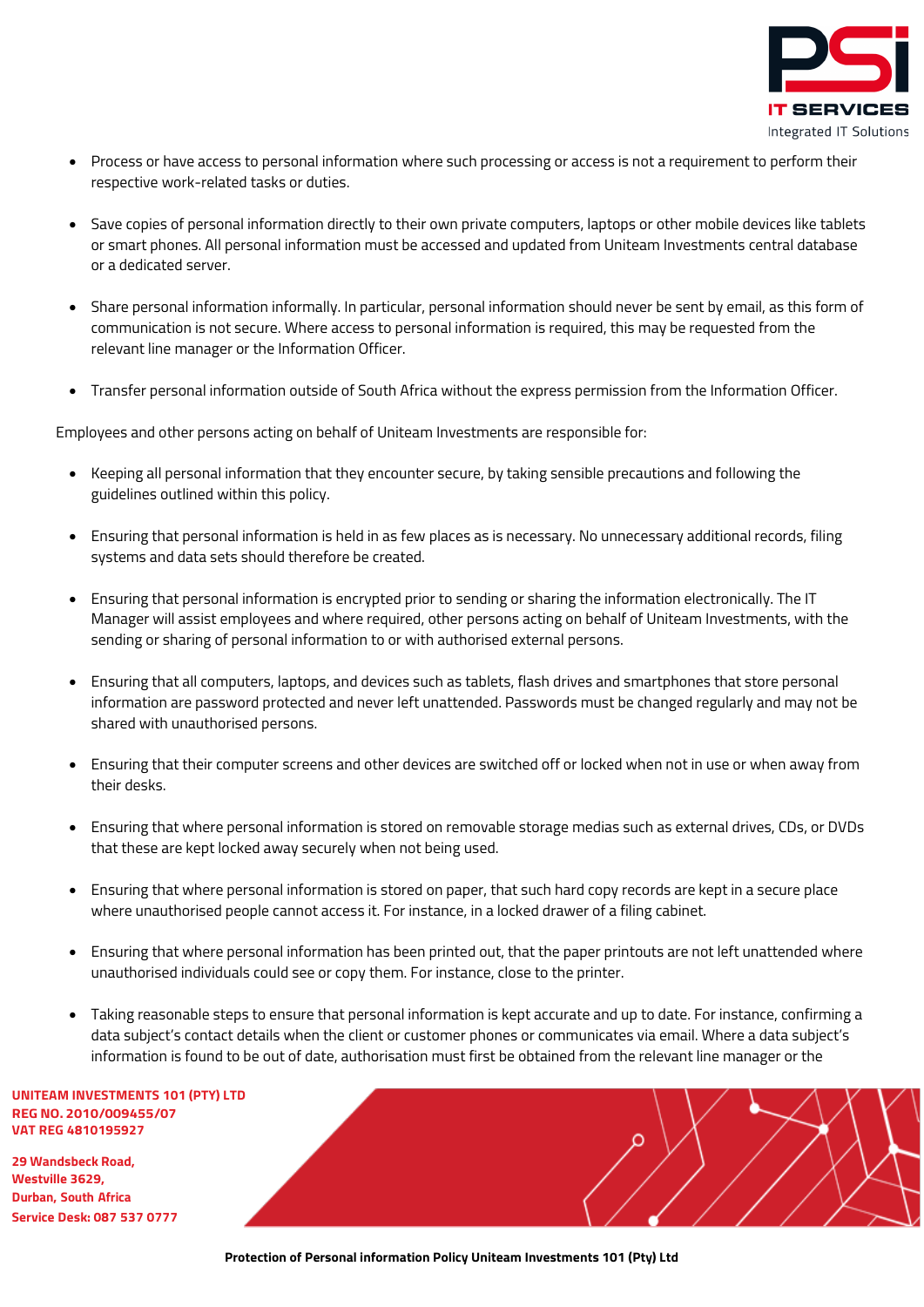

Information Officer to update the information accordingly.

- Taking reasonable steps to ensure that personal information is stored only for as long as it is needed or required in terms of the purpose for which it was originally collected. Where personal information is no longer required, authorisation must first be obtained from the relevant line manager or the Information Officer to delete or dispose of the personal information in the appropriate manner.
- Undergoing POPI Awareness training from time to time.

Where an employee, or a person acting on behalf of Uniteam Investments, becomes aware or suspicious of any security breach such as the unauthorised access, interference, modification, destruction, or the unsanctioned disclosure of personal information, he or she must immediately report this event or suspicion to the Information Officer or the Deputy Information Officer.

## <span id="page-18-0"></span>**9. POPI AUDIT**

Uniteam Investments Information Officer will schedule periodic POPI Audits.

The purpose of a POPI audit is to:

- Identify the processes used to collect, record, store, disseminate and destroy personal information.
- Determine the flow of personal information throughout Uniteam Investments. For instance, Uniteam Investments various business units, divisions, branches, and other associated organisations.
- Redefine the purpose for gathering and processing personal information.
- Ensure that the processing parameters are still adequately limited.
- Ensure that new data subjects are made aware of the processing of their personal information.
- Re-establish the rationale for any further processing where information is received via a third party.
- Verify the quality and security of personal information.
- Monitor the extend of compliance with POPIA and this policy.
- Monitor the effectiveness of internal controls established to manage Uniteam Investments POPI related compliance risk.

In performing the POPI Audit, Information Officers will liaise with line managers to identify areas within in Uniteam Investments operation that are most vulnerable or susceptible to the unlawful processing of personal information. Information Officers will be permitted direct access to and have demonstrable support from line managers and Uniteam Investments governing body in performing their duties.

**UNITEAM INVESTMENTS 101 (PTY) LTD REG NO. 2010/009455/07 VAT REG 4810195927**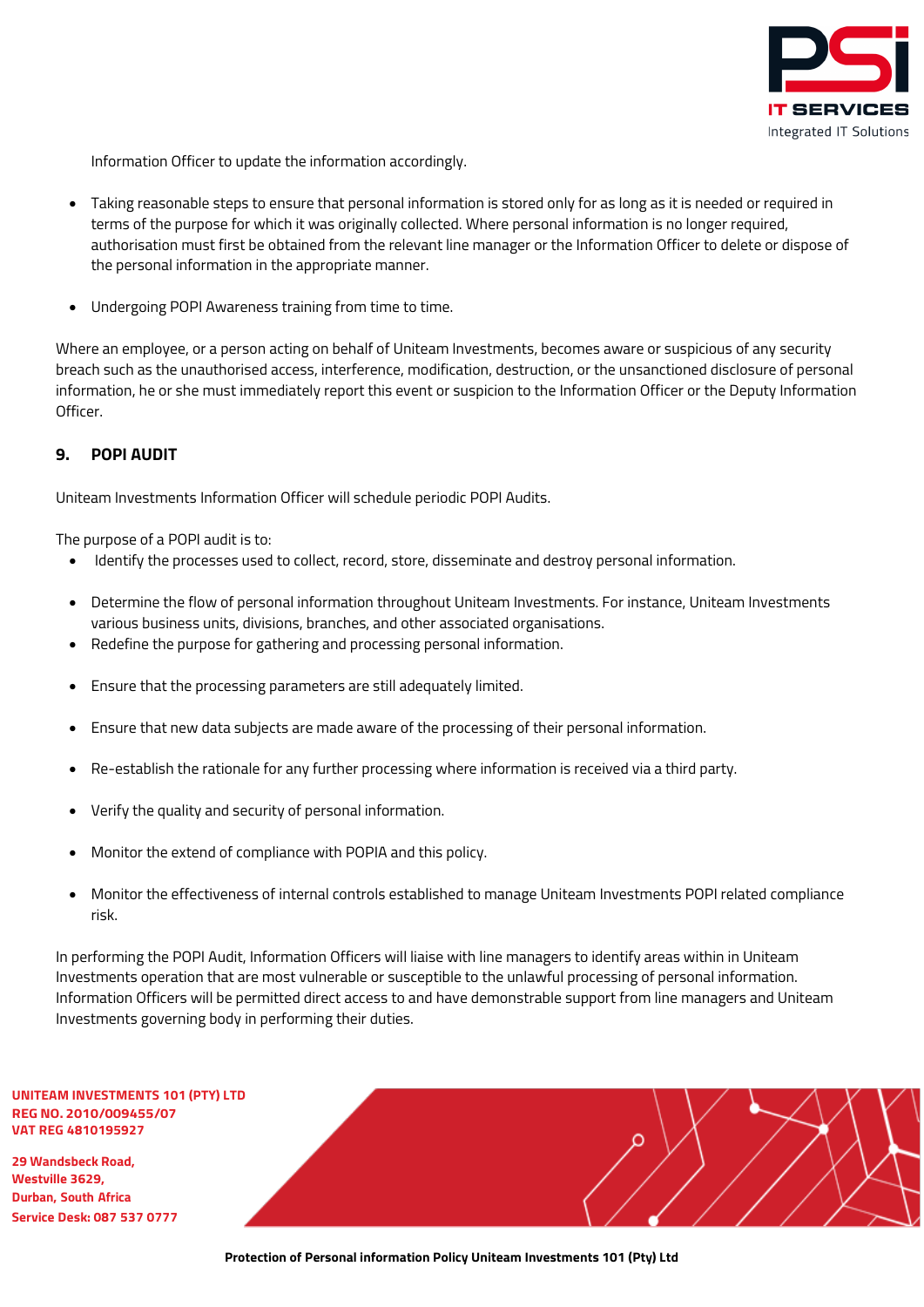

## <span id="page-19-0"></span>**10. REQUEST TO ACCESS PERSONAL INFORMATION PROCEDURE**

Data subjects have the right to:

- Request what personal information Uniteam Investments holds about them and why.
- Request access to their personal information.
- Be informed how to keep their personal information up to date.

Access to information requests can be made by email, addressed to the Information Officer. The Information Officer will provide the data subject with a "Personal Information Request Form".

Once the completed form has been received, the Information Officer will verify the identity of the data subject prior to handing over any personal information. All requests will be processed and considered against Uniteam Investments PAIA Policy.

The Information Officer will process all requests within a reasonable time.

## <span id="page-19-1"></span>**11. POPI COMPLAINTS PROCEDURE**

Data subjects have the right to complain in instances where any of their rights under POPIA have been infringed upon. Uniteam Investments takes all complaints very seriously and will address all POPI related complaints in accordance with the following procedure:

- POPI complaints must be submitted to Uniteam Investments in writing. Where so required, the Information Officer will provide the data subject with a "POPI Complaint Form".
- Where the complaint has been received by any person other than the Information Officer, that person will ensure that the full details of the complaint reach the Information Officer within 1 working day.
- The Information Officer will provide the complainant with a written acknowledgement of receipt of the complaint within 2 working days.
- The Information Officer will carefully consider the complaint and address the complainant's concerns in an amicable manner. In considering the complaint, the Information Officer will endeavour to resolve the complaint in a fair manner and in accordance with the principles outlined in POPIA.
- The Information Officer must also determine whether the complaint relates to an error or breach of confidentiality that has occurred and which may have a wider impact on Uniteam Investments data subjects.
- Where the Information Officer has reason to believe that the personal information of data subjects has been accessed or acquired by an unauthorised person, the Information Officer will consult with Uniteam Investments governing body

**UNITEAM INVESTMENTS 101 (PTY) LTD REG NO. 2010/009455/07 VAT REG 4810195927**

**29 Wandsbeck Road, Westville 3629, Durban, South Africa Service Desk: 087 537 0777**

**Protection of Personal information Policy Uniteam Investments 101 (Pty) Ltd**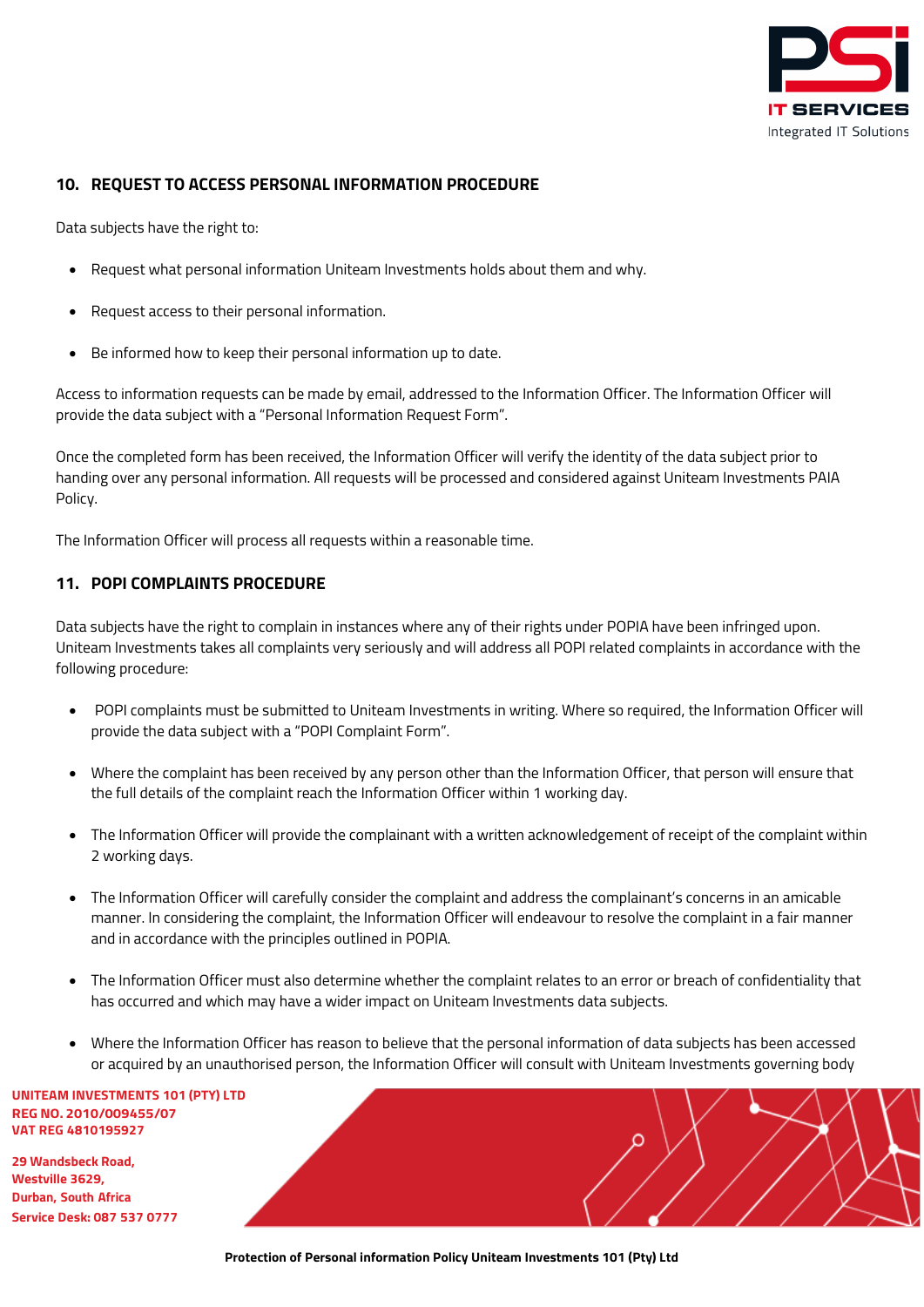

where after the affected data subjects and the Information Regulator will be informed of this breach.

- The Information Officer will revert to the complainant with a proposed solution with the option of escalating the complaint to Uniteam Investments governing body within 7 working days of receipt of the complaint. In all instances, Uniteam Investments will provide reasons for any decisions taken and communicate any anticipated deviation from the specified timelines.
- The Information Officer's response to the data subject may comprise any of the following:
	- $\triangleright$  A suggested remedy for the complaint,
	- $\triangleright$  A dismissal of the complaint and the reasons as to why it was dismissed,
	- $\triangleright$  An apology (if applicable) and any disciplinary action that has been taken against any employees involved.
- Where the data subject is not satisfied with the Information Officer's suggested remedies, the data subject has the right to complain to the Information Regulator.
- The Information Officer will review the complaints process to assess the effectiveness of the procedure on a periodic basis and to improve the procedure where it is found wanting. The reason for any complaints will also be reviewed to ensure the avoidance of occurrences giving rise to POPI related complaints.

## <span id="page-20-0"></span>**12. DISCIPLINARY ACTION**

Where a POPI complaint or a POPI infringement investigation has been finalised, Uniteam Investments may recommend any appropriate administrative, legal and/or disciplinary action to be taken against any employee reasonably suspected of being implicated in any non-compliant activity outlined within this policy.

In the case of ignorance or minor negligence, Uniteam Investments will undertake to provide further awareness training to the employee.

Any gross negligence or the willful mismanagement of personal information, will be considered a serious form of misconduct for which Uniteam Investments may summarily dismiss the employee. Disciplinary procedures will commence where there is sufficient evidence to support an employee's gross negligence.

Examples of immediate actions that may be taken subsequent to an investigation include:

- A recommendation to commence with disciplinary action.
- A referral to appropriate law enforcement agencies for criminal investigation.
- Recovery of funds and assets to limit any prejudice or damages caused.

#### **UNITEAM INVESTMENTS 101 (PTY) LTD REG NO. 2010/009455/07 VAT REG 4810195927**

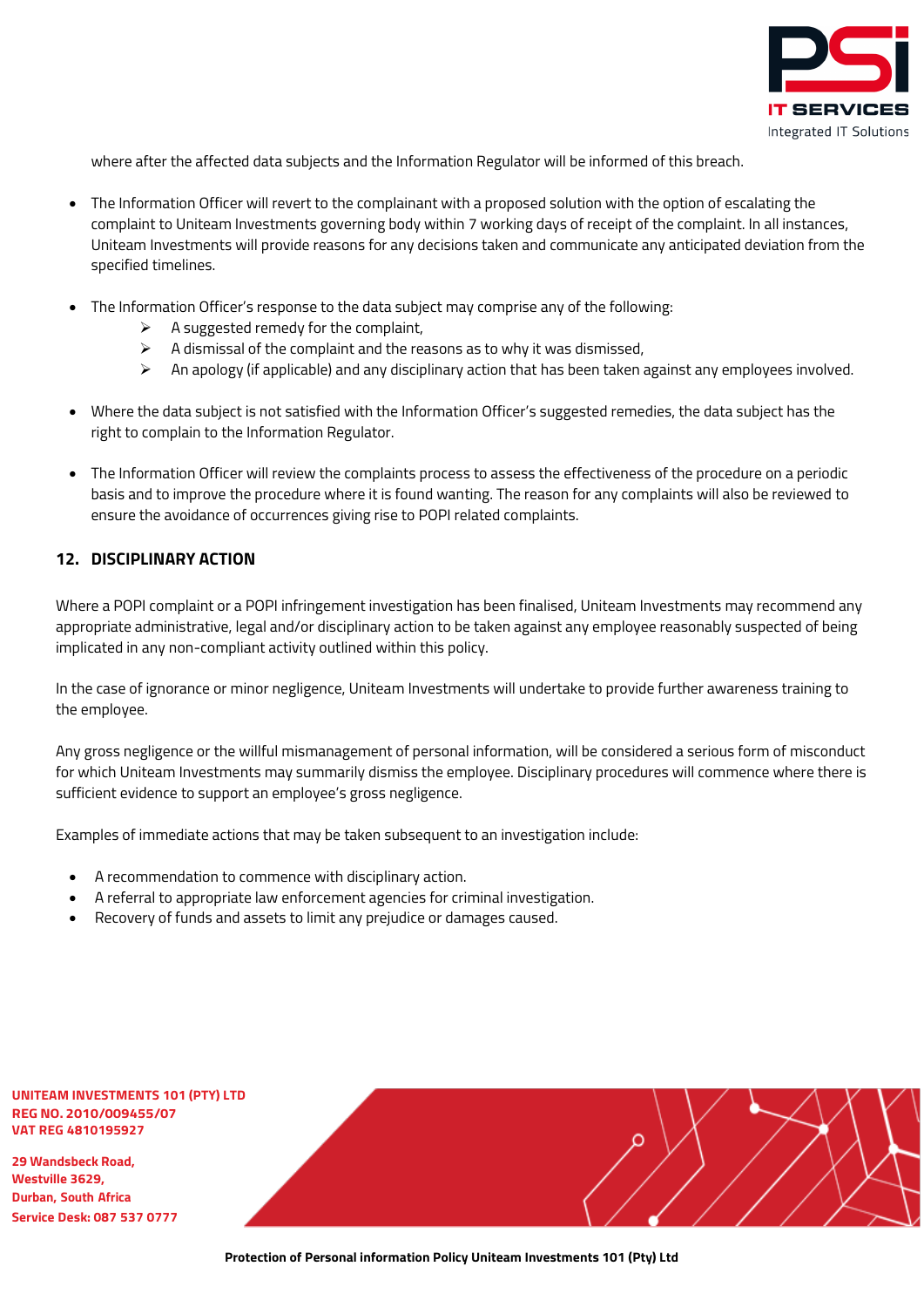

## <span id="page-21-0"></span>**ANNEXURE A: PERSONAL INFORMATION REQUEST FORM**

|                                                           |                                                                           | PERSONAL INFORMATION REQUEST FORM                                                                                           |
|-----------------------------------------------------------|---------------------------------------------------------------------------|-----------------------------------------------------------------------------------------------------------------------------|
|                                                           | Please submit the completed form to the Information Officer:              |                                                                                                                             |
| Name                                                      |                                                                           |                                                                                                                             |
| <b>Contact Number</b>                                     |                                                                           |                                                                                                                             |
| Email Address:                                            |                                                                           |                                                                                                                             |
|                                                           | be a reasonable charge for providing copies of the information requested. | Please be aware that we may require you to provide proof of identification prior to processing your request. There may also |
| A. Particulars of Data Subject                            |                                                                           |                                                                                                                             |
| Name & Surname:                                           |                                                                           |                                                                                                                             |
| Identity Number:                                          |                                                                           |                                                                                                                             |
| Postal Address:                                           |                                                                           |                                                                                                                             |
| <b>Contact Number:</b>                                    |                                                                           |                                                                                                                             |
| Email Address:                                            |                                                                           |                                                                                                                             |
| <b>B.</b> Request                                         |                                                                           |                                                                                                                             |
| I request PSI Services to:                                |                                                                           | $\checkmark$                                                                                                                |
|                                                           | (a) Inform me whether it holds any of my personal information             |                                                                                                                             |
|                                                           | (b) Provide me with a record or description of my personal information    |                                                                                                                             |
| (c) Correct or update my personal information             |                                                                           |                                                                                                                             |
|                                                           | (d) Destroy or delete a record of my personal information                 |                                                                                                                             |
| C. Instructions                                           |                                                                           |                                                                                                                             |
|                                                           |                                                                           |                                                                                                                             |
|                                                           |                                                                           |                                                                                                                             |
|                                                           |                                                                           |                                                                                                                             |
|                                                           |                                                                           |                                                                                                                             |
|                                                           |                                                                           |                                                                                                                             |
|                                                           |                                                                           |                                                                                                                             |
|                                                           |                                                                           |                                                                                                                             |
| D. Signature Page                                         |                                                                           |                                                                                                                             |
|                                                           |                                                                           |                                                                                                                             |
| Signature                                                 |                                                                           |                                                                                                                             |
| Date                                                      |                                                                           |                                                                                                                             |
| <b>UNITEAM INVESTMENTS 101 (PTY) LTD</b>                  |                                                                           |                                                                                                                             |
| REG NO. 2010/009455/07                                    |                                                                           |                                                                                                                             |
| <b>VAT REG 4810195927</b>                                 |                                                                           |                                                                                                                             |
| 29 Wandsbeck Road,                                        |                                                                           |                                                                                                                             |
| Westville 3629,                                           |                                                                           |                                                                                                                             |
| Durban, South Africa<br><b>Service Desk: 087 537 0777</b> |                                                                           |                                                                                                                             |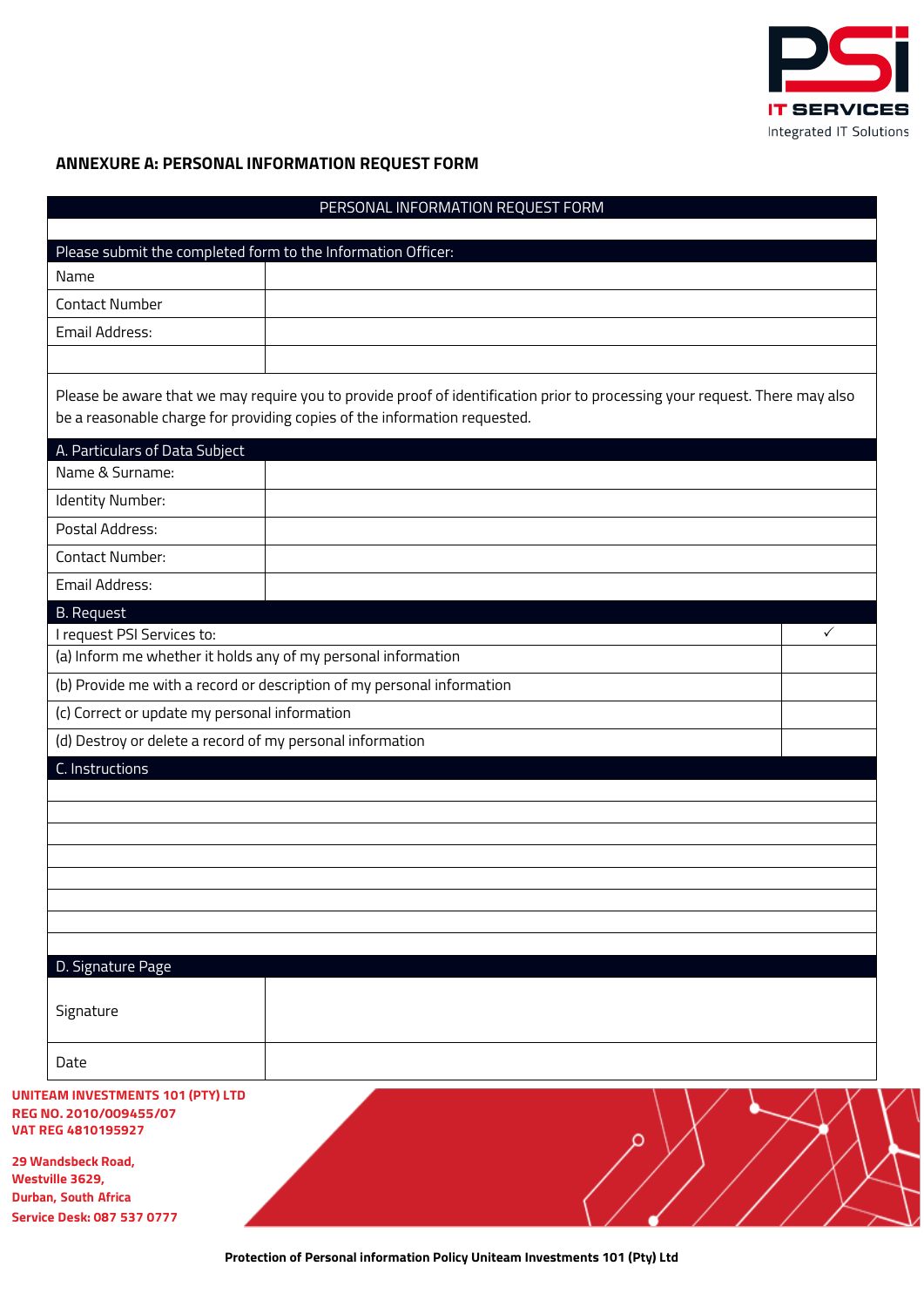

## <span id="page-22-0"></span>**ANNEXURE B: POPI COMPLAINT FORM**

| POPI COMPLAINT FORM                                       |                                                                                                                         |  |
|-----------------------------------------------------------|-------------------------------------------------------------------------------------------------------------------------|--|
| Protection of Personal Information Act.                   | We are committed to safeguarding your privacy and the confidentiality of your personal information and are bound by the |  |
| Please submit your complaint to the Information Officer:  |                                                                                                                         |  |
| Name                                                      |                                                                                                                         |  |
| <b>Contact Number</b>                                     |                                                                                                                         |  |
| Email Address:                                            |                                                                                                                         |  |
| Regulator.                                                | Where we are unable to resolve your complaint, to your satisfaction you have the right to complaint to the Information  |  |
| The Information Regulator:<br>Physical Address:<br>Email: | <b>Shane Morrow</b><br>29 Wandsbeck Road<br>shanem@psiservices.co.za                                                    |  |
| A. Particulars of Complainant                             |                                                                                                                         |  |
| Name & Surname                                            |                                                                                                                         |  |
| Identity Number:                                          |                                                                                                                         |  |
| Postal Address:                                           |                                                                                                                         |  |
| <b>Contact Number:</b>                                    |                                                                                                                         |  |
| Email Address:                                            |                                                                                                                         |  |
| <b>B. Details of Complaint</b>                            |                                                                                                                         |  |
|                                                           |                                                                                                                         |  |
|                                                           |                                                                                                                         |  |
|                                                           |                                                                                                                         |  |
| C. Desired Outcome                                        |                                                                                                                         |  |
| D. Signature Page                                         |                                                                                                                         |  |
| Signature:                                                |                                                                                                                         |  |
| Date:                                                     |                                                                                                                         |  |

#### **UNITEAM INVESTMENTS 101 (PTY) LTD REG NO. 2010/009455/07 VAT REG 4810195927**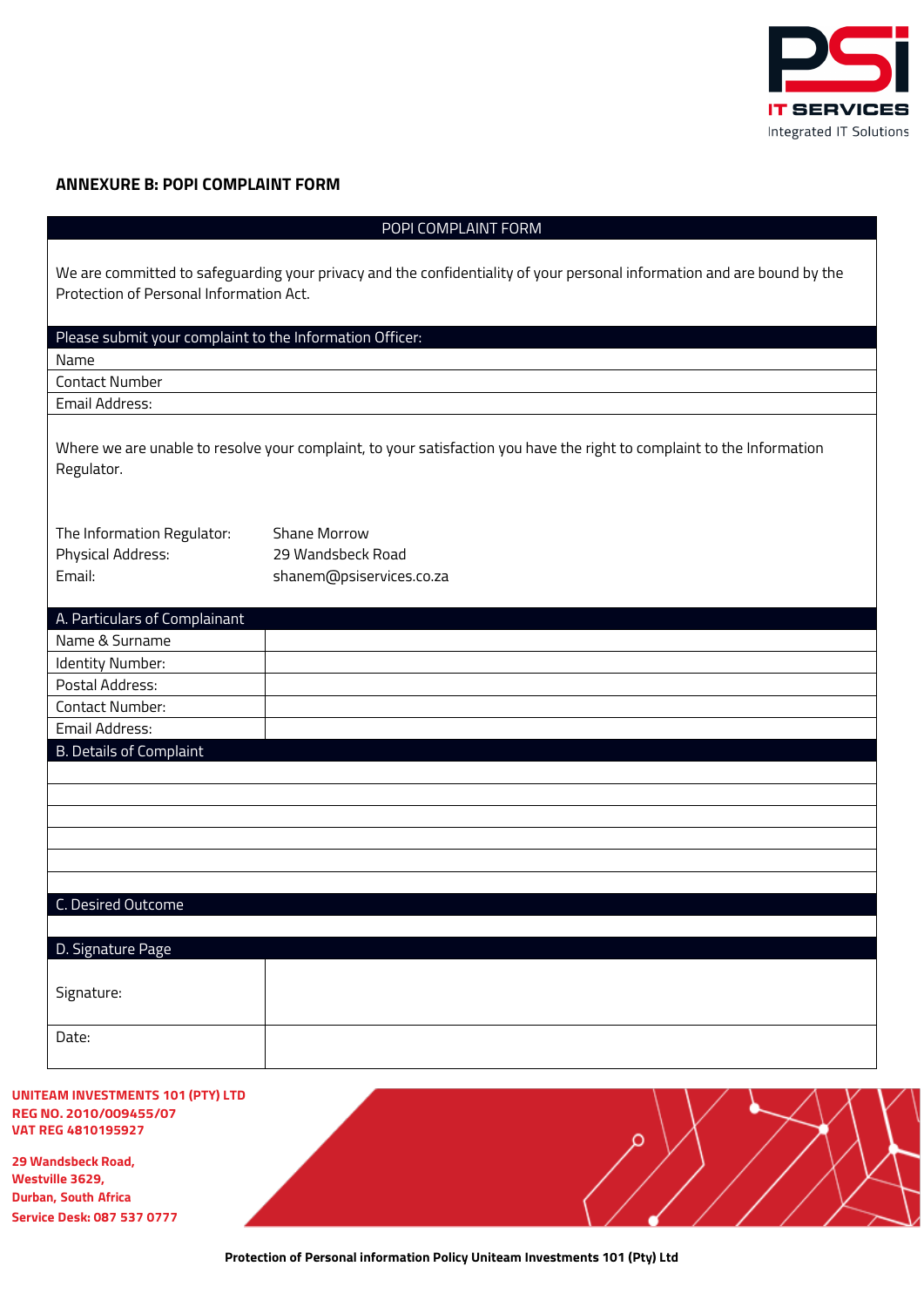

#### <span id="page-23-0"></span>**ANNEXURE C: POPI NOTICE AND CONSENT FORM**

#### POPI NOTICE AND CONSENT FORM

We understand that your personal information is important to you and that you may be apprehensive about disclosing it. Your privacy is just as important to us and we are committed to safeguarding and processing your information in a lawful manner.

We also want to make sure that you understand how and for what purpose we process your information. If for any reason you think that your information is not processed in a correct manner, or that your information is being used for a purpose other than that for what it was originally intended, you can contact our Information Officer.

You can request access to the information we hold about you at any time and if you think that we have outdated information, please request us to update or correct it.

| Our Information Officer's Contact Details |                          |  |
|-------------------------------------------|--------------------------|--|
| Name:                                     | Shane Morrow             |  |
| Contact Number:                           | 087 537 0777             |  |
| Email Address:                            | shanem@psiservices.co.za |  |

#### **Purpose for Processing your Information**

We collect, hold, use and disclose your personal information mainly to provide you with access to the services and products that we provide. We will only process your information for a purpose you would reasonably expect, including:

- Providing you with advice, products and services that suit your needs as requested.
- To verify your identity and to conduct credit reference searches.
- To notify you of new products or developments that may be of interest to you.
- To confirm, verify and update your details.
- To comply with any legal and regulatory requirements.

Some of your information that we hold may include, your first and last name, email address, a home, postal or other physical address, other contact information, your title, birth date, gender, occupation and your banking details.

#### **Consent to Disclose and Share your Information**

We may need to share your information to provide advice, reports, analyses, products, or services that you have requested.

Where we share your information, we will take all precautions to ensure that the third party will treat your information with the same level of protection as required by us. Your information may be hosted on servers managed by a third-party service provider, which may be located outside of South Africa.

## I hereby authorize and consent to Uniteam Investments sharing my personal information with the following persons: Name & Surname Signature Date

#### **UNITEAM INVESTMENTS 101 (PTY) LTD REG NO. 2010/009455/07 VAT REG 4810195927**

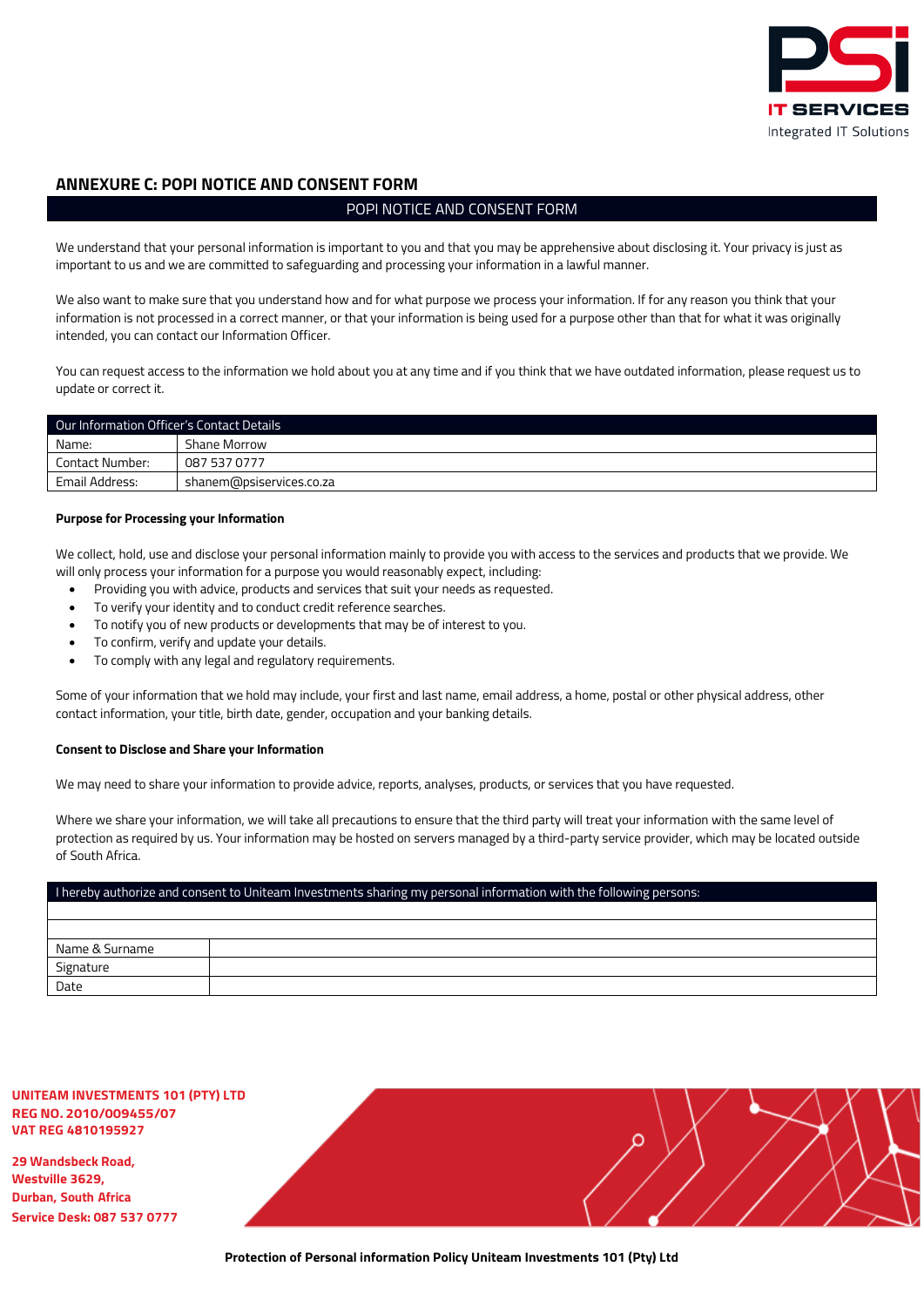

## <span id="page-24-0"></span>**ANNEXURE D: EMPLOYEE CONSENT AND CONFIDENTIALITY CLAUSE**

#### EMPLOYEE CONSENT AND CONFIDENTIALITY CLAUSE

- "Personal Information" (PI) shall mean the race, gender, sex, pregnancy, marital status, national or ethnic origin, colour, sexual orientation, age, physical or mental health, disability, religion, conscience, belief, culture, language and birth of a person; information relating to the education or the medical, financial, criminal or employment history of the person; any identifying number, symbol, email address, physical address, telephone number, location information, online identifier or other particular assignment to the person; the biometric information of the person; the personal opinions, views or preferences of the person; correspondence sent by the person that is implicitly or explicitly of a private or confidential nature or further correspondence that would reveal the contents of the original correspondence; the views or opinions of another individual about the person whether the information is recorded electronically or otherwise.
- "POPIA" shall mean the Protection of Personal Information Act 4 of 2013 as amended from time to time.
- The employer undertakes to process the PI of the employee only in accordance with the conditions of lawful processing as set out in terms of POPIA and in terms of the employer's relevant policy available to the employee on request and only to the extent that it is necessary to discharge its obligations and to perform its functions as an employer and within the framework of the employment relationship and as required by South African law.
- The employee acknowledges that the collection of his/her PI is both necessary and requisite as a legal obligation, which falls within the scope of execution of the legal functions and obligations of the employer. The employee therefore irrevocably and unconditionally agrees:
	- > That he/she is notified of the purpose and reason for the collection and processing of his or her PI insofar as it relates to the employer's discharge of its obligations and to perform its functions as an employer.
	- > That he/she consents and authorises the employer to undertake the collection, processing, and further processing of the employee's PI by the employer for the purposes of securing and further facilitating the employee's employment with the employer.
	- ▶ Without derogating from the generality of the afore stated, the employee consents to the employer's collection and processing of PI pursuant to any of the employer's Internet, Email, and Interception policies in place insofar as PI of the employee is contained in relevant electronic communications.
	- To make available to the employer all necessary PI required by the employer for the purpose of securing and further facilitating the employee's
	- employment with the employer.
	- > To absolve the employer from any liability in terms of POPIA for failing to obtain the employee's consent or to notify the employee of the reason
	- for the processing of any of the employee's PI.
	- To the disclosure of his/her PI by the employer to any third party, where the employer has a legal or contractual duty to disclose such PI.
	- The employee further agrees to the disclosure of his/her PI for any reason enabling the employer to carry out or to comply with any business obligation the employer may have or to pursue a legitimate interest of the employer in order for the employer to perform its business on a day-to-day basis.
	- The employee authorises the employer to transfer his/her PI outside of the Republic of South Africa for any legitimate business purpose of the employer within the international community. The employer undertakes not to transfer or disclose his/her PI unless it is required for its legitimate business requirements and shall comply strictly with legislative stipulations in this regard.
- The employee acknowledges that during the course of the performance of his/her services, he/she may gain access to and become acquainted with the personal information of certain clients, suppliers, and other employees. The employee will treat personal information as a confidential business asset and agrees to respect the privacy of clients, suppliers, and other employees.
- To the extent that he/she is exposed to or insofar as PI of other employees or third parties are disclosed to him/her, the employee hereby agree to be bound by appropriate and legally binding confidentiality and non-usage obligations in relation to the PI of third parties or employees.
- Employees may not directly or indirectly, utilise, disclose, or make public in any manner to any person or third party, either within Uniteam Investments or externally, any personal information, unless such information is already publicly known, or the disclosure is necessary in order for the employee or person to perform his or her duties on behalf of the employer.

| I hereby acknowledge that I have read and accept the terms of the above clause |  |  |
|--------------------------------------------------------------------------------|--|--|
| Name & Surname                                                                 |  |  |
| Signature                                                                      |  |  |
| Date                                                                           |  |  |

#### **UNITEAM INVESTMENTS 101 (PTY) LTD REG NO. 2010/009455/07 VAT REG 4810195927**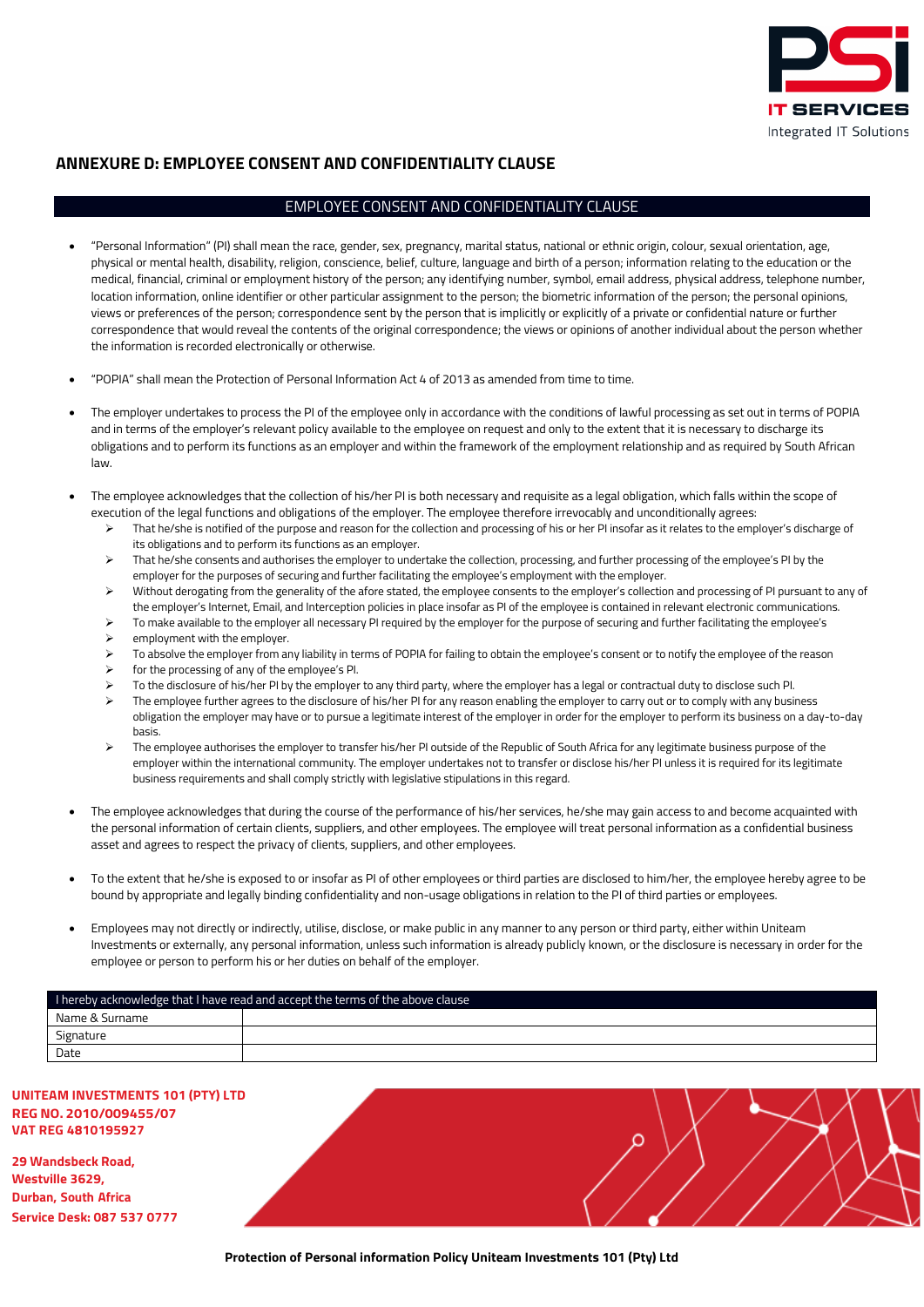

## <span id="page-25-0"></span>**ANNEXURE E: SLA CONFIDENTIALITY CLAUSE**

#### SLA CONFIDENTIALITY CLAUSE

- "Personal Information" (PI) shall mean the race, gender, sex, pregnancy, marital status, national or ethnic origin, colour, sexual orientation, age, physical or mental health, disability, religion, conscience, belief, culture, language and birth of a person; information relating to the education or the medical, financial, criminal or employment history of the person; any identifying number, symbol, email address, physical address, telephone number, location information, online identifier or other particular assignment to the person; the biometric information of the person; the personal opinions, views or preferences of the person; correspondence sent by the person that is implicitly or explicitly of a private or confidential nature or further correspondence that would reveal the contents of the original correspondence; the views or opinions of another individual about the person whether the information is recorded electronically or otherwise.
- "POPIA" shall mean the Protection of Personal Information Act 4 of 2013 as amended from time to time.
- The parties acknowledge that for the purposes of this agreement that the parties may come into contact with or have access to PI and other information that may be classified or deemed as private or confidential and for which the other party is responsible. Such PI may also be deemed or considered as private and confidential as it relates to any third party who may be directly or indirectly associated with this agreement. Further, it is acknowledged and agreed by the parties that they have the necessary consent to share or disclose the PI and that the information may have value.
- The parties agree that they will at all times comply with POPIA's Regulations and Codes of Conduct and that it shall only collect, use, and process PI it comes into contact with pursuant to this agreement in a lawful manner, and only to the extend required to execute the services, or to provide the goods and to perform their respective obligations in terms of this agreement.
- The parties agree that it shall put in place, and at all times maintain, appropriate physical, technological, and contractual security measures to ensure the protection and confidentiality of PI that it, or its employees, its contractors or other authorised individuals comes into contact with pursuant to this agreement.
- Unless so required by law, the parties agree that it shall not disclose any PI as defined in POPIA to any third party without the prior written consent of the other party, and notwithstanding anything to the contrary contained herein, shall any party in no manner whatsoever transfer any PI out of the Republic of South Africa.

**UNITEAM INVESTMENTS 101 (PTY) LTD REG NO. 2010/009455/07 VAT REG 4810195927**